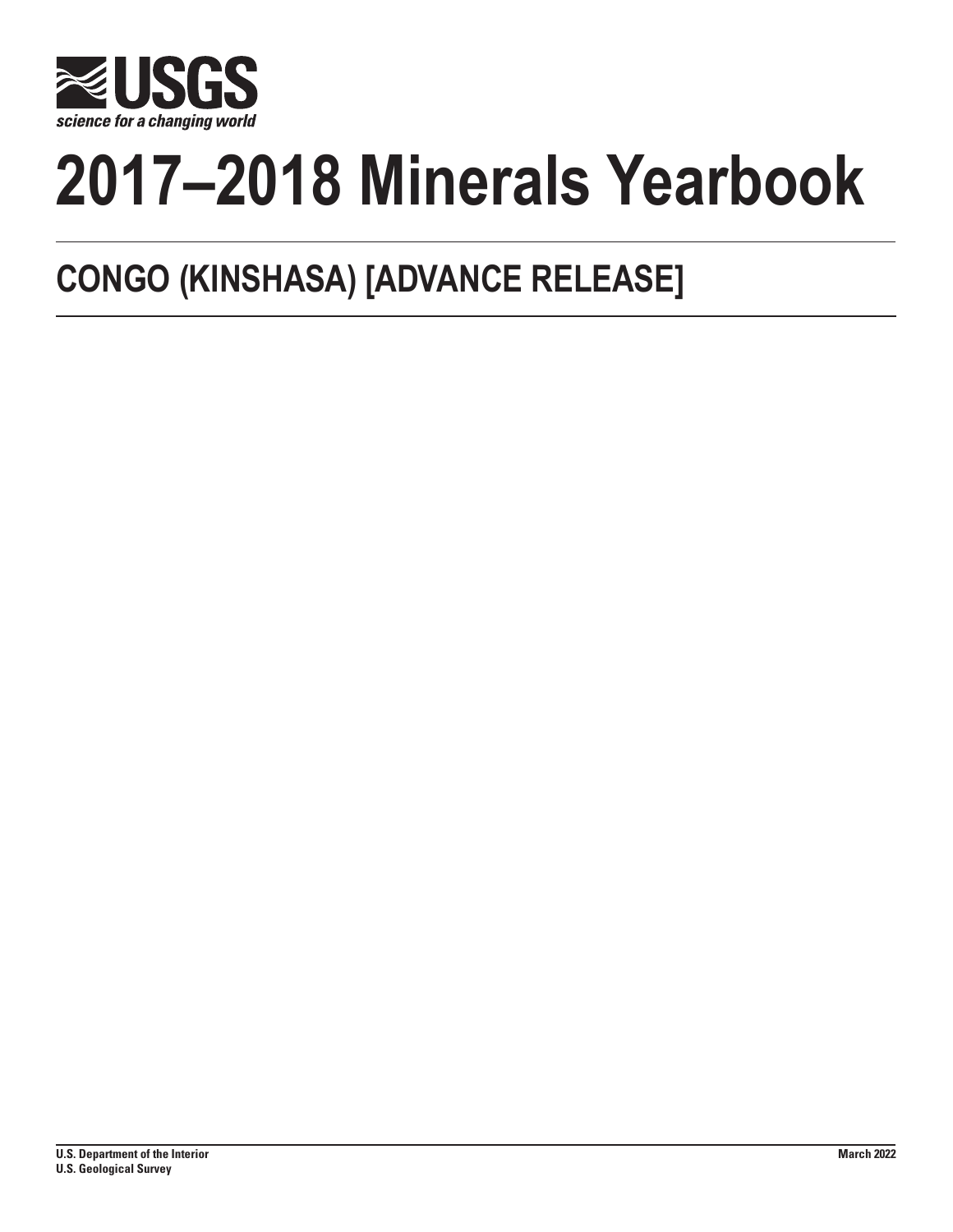# **The Mineral Industry of Congo (Kinshasa)**

# By Thomas R. Yager

#### **Note: In this chapter, information for 2017 is followed by information for 2018.**

The Democratic Republic of the Congo [Congo (Kinshasa)] played a globally significant role in the world's production of cobalt, copper, diamond, gold, tantalum, and tin. In 2017, the country's share of the world's mined cobalt production was more than 60%; tantalum, 42%; diamond, 12%; copper, 5%; tin, 3%; and gold, 1%. Congo (Kinshasa) accounted for about 49% of the world's cobalt reserves. Crude petroleum production also played a significant role in the domestic economy. The country was not a globally significant consumer of minerals or mineral fuels in 2017 (République Démocratique du Congo Ministère des Mines, 2018, p. 36; Shedd, 2018, 2019; Anderson, 2019; Flanagan, 2019; George, 2019; Olson, 2019a, b; Padilla, 2019).

#### **Minerals in the National Economy**

The manufacturing sector accounted for an estimated 19.7% of the gross domestic product (GDP) in 2017, and the mining and mineral processing sector, 17.4%. The value of output in the mining sector increased by 7.8% in 2017 compared with a decrease of 0.7% in 2016 (Banque Centrale du Congo, 2018, p. 28, 33).

In 2015 (the latest year for which data were available), largescale mines employed at least 75,572 Congolese nationals. Copper and cobalt mining accounted for the majority of reported formal mining employment. The top five copper producers in Congo (Kinshasa) employed 31,850 Congolese nationals in 2015. The large-scale gold mines employed 6,502 Congolese nationals, and the large-scale diamond mines, 3,259 Congolese nationals (Moore Stephens LLP, 2017, p. 141–143).

About 450,000 artisanal miners were estimated to be employed in diamond mining in Congo (Kinshasa) in 2016. An additional 100,000 artisanal miners were estimated to be employed in cobalt mining. Between 2013 and 2015, a survey of 1,615 mine sites was conducted in the former Katanga Province (which was divided into Haut-Katanga, Haut-Lomami, Lualaba, and Tanganyika Provinces in 2015), Maniema, Nord-Kivu, and Sud-Kivu Provinces, and Ituri Province (formerly the Ituri Interim Administration of Orientale Province) by the International Peace Information Service (IPIS). Gold mining was reported to employ about 193,000 miners; tin mining, about 32,000; niobium and tantalum mining, about 15,500; diamond, about 4,100; tourmaline, about 3,900; and tungsten, about 1,800. Niobium, tantalum, tin, and tungsten mining employed a total of about 42,800 miners; some mines produced at least two types of minerals (Frankel, 2016; James, 2016; Weyns and others, 2016, p. 15–16).

## **Government Policies and Programs**

The mining sector was governed by law No. 007/2012 of July 11, 2002, which replaced law No. 81–013 of April 2, 1981. The revised mining code encourages private sector development of the mineral industry; the principal role of the Government is to encourage and regulate the development of the industry. Mining rights are vested with the Government. The petroleum sector was governed by law No. 15–012 dated August 1, 2015.

In December 2017, the National Assembly approved a new mining code that increased royalties on cobalt, copper, and gold to 3.5% and introduced a windfall profits tax. The new mining code also increased the Government's free-carried and nondilutable share in mining projects to 10% from 5% and reduced the guaranteed period for contract stability (the period during which the Government was not allowed to renegotiate contracts) to 5 years from 10 years. The Senate was expected to address the new mining code in a session that was scheduled to start in early January 2018 (Clowes, 2017).

In April 2013, the Government issued a decree that banned the export of cobalt and copper concentrates to promote domestic downstream processing of cobalt and copper. Companies were given a moratorium to comply with the ban; the moratorium was scheduled to expire at the end of 2015. In December 2015, the Government extended the moratorium until the end of 2016 because power shortages limited downstream processing of concentrates. As of early 2017, it was unclear when the ban would be implemented (Roskill Information Services Ltd., 2017).

Congo (Kinshasa) is a signatory to the Kimberley Process, which is a certification system that was put in place to reduce the trade in conflict diamond; it became effective on January 1, 2003. In 2017, the Diamond Development Initiative (DDI) trained artisanal miners in compliance with the Kimberley Process. DDI was in a program to formalize artisanal diamond mining through the formation of cooperatives (Diamond Development Initiative, 2017).

In July 2010, the U.S. Congress passed the Dodd-Frank Wall Street Reform and Consumer Protection Act (Dodd-Frank Act) which contains provisions concerning the use of minerals to finance military operations in eastern Congo (Kinshasa). The U.S. Securities and Exchange Commission (SEC) issued regulations in final form in accordance with the Dodd-Frank Act in August 2012. In 2017, the SEC suspended enforcement of the provisions of the Dodd-Frank Act requiring audits and due diligence for conflict minerals in companies' supply chains (Woody, 2019).

In March 2011, the Government of Katanga Province and the International Tin Research Institute (ITRI) started the ITRI Tin Supply Chain Initiative (iTSCI), which is a traceability mechanism for domestically produced tantalum, tin, and tungsten to meet end users' requirements under the Dodd-Frank Act and Organisation for Economic Co-operation and Development due diligence guidelines. In December 2017, 286 mine sites were covered by iTSCI in the former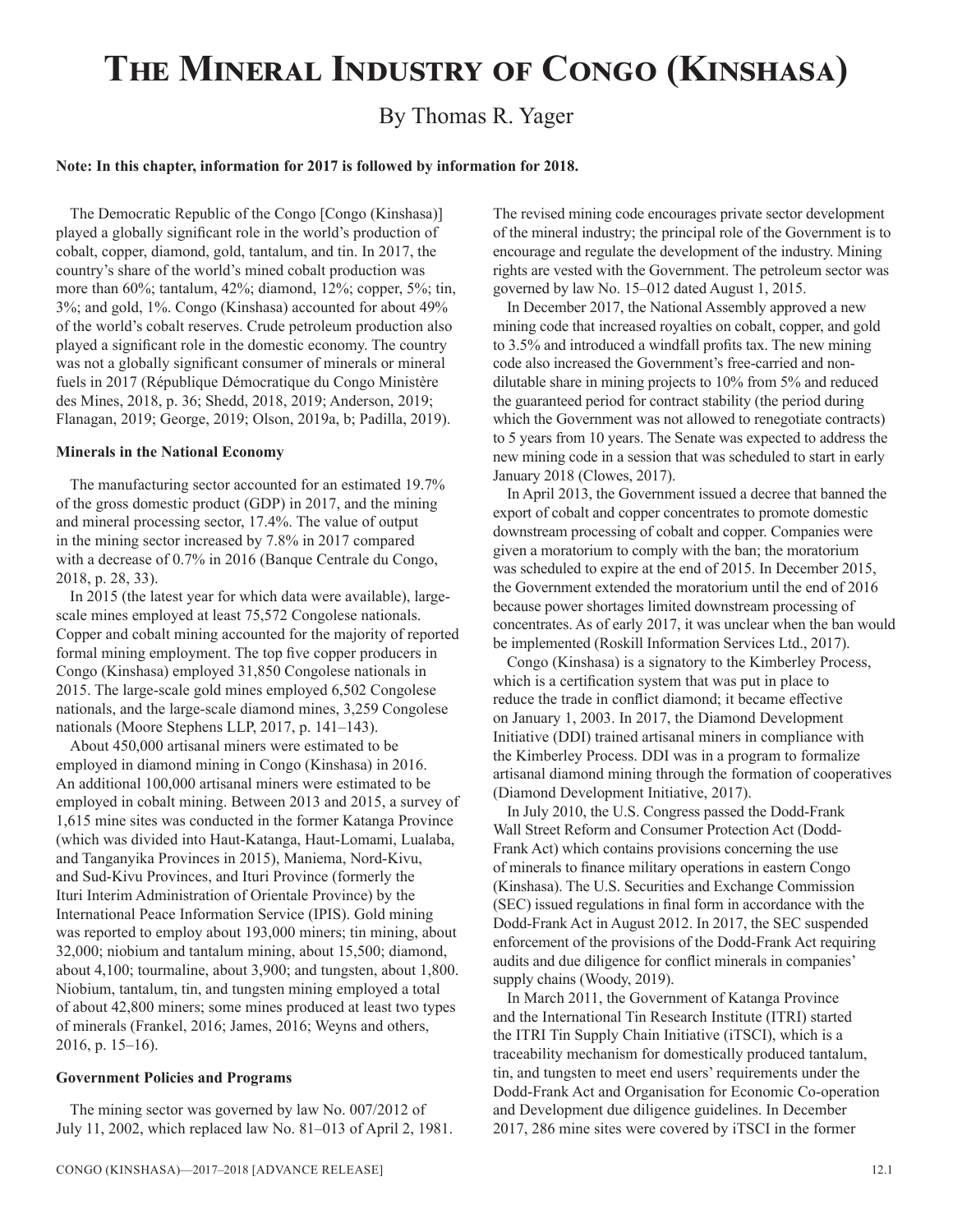Katanga Province (which was divided into Haut-Katanga Province, Haut-Lomami Province, Lualaba Province, and Tanganyika Province in 2015), 96 of which were active (International Tin Research Institute, 2018).

In Maniema Province, 326 mine sites were covered by iTSCI in December 2017, of which 208 were active. In Sud-Kivu Province, 115 mine sites were covered, of which 92 were active. In Nord-Kivu Province, 142 mine sites were covered, of which 101 were active (International Tin Research Institute, 2018).

Between 2013 and 2017, armed groups were reported to be present at 938 of the 2,150 mine sites surveyed by IPIS. Gold mines accounted for 813 of the mines with armed groups; tin mines, 89; diamond mines, 16; niobium and tantalum mines, 15; and tungsten mines, 5. Gold mines accounted for 604 of the mines without armed groups; tin mines, 418; niobium and tantalum mines, 139; tungsten mines, 30; and diamond mines, 12. Armed groups present at mines included Congo (Kinshasa) military units and various local groups (Matthysen and others, 2018).

# **Production**

In 2017, the production of cement increased by 255% compared with 2016; refined cobalt, by 140%; tungsten, by an estimated 64%; smelted copper, by an estimated 62%; tin, by an estimated 55%; diamond, by 23%; and mined cobalt, by 18%. Between 2013 and 2017, tin output increased by an estimated 197%; niobium, by an estimated 191%; tantalum by an estimated 184%; tungsten, by an estimated 118%; cement, by 101%; and gold, by an estimated 86%. Germanium production decreased by an estimated 27% in 2017 compared with that of 2016. Lead and silver production shut down in 2016. Between 2013 and 2017, refined cobalt production decreased by 96%; germanium, by an estimated 39%; and smelted copper, by an estimated 38%.

Cement and black copper production increased in 2017 because of the opening of new plants; the increases in cobalt and tin production may be attributable to higher prices on world markets. Data on mineral production are in table 1.

# **Structure of the Mineral Industry**

La Générale des Carrières et des Mines (Gécamines), which was a state-owned company, produced cobalt and copper. Other cobalt and copper mining companies were privately owned; Gécamines held shares of between 5% and 40% in numerous cobalt and copper mining operations. The Government held an 80% share in the large-scale diamond producer Société Minière de Bakwanga (MIBA).

Artisanal and small-scale miners accounted for most Congolese output of diamond, niobium, tantalum, tourmaline, tin, and tungsten. Artisanal and small-scale miners also played a significant role in the country's cobalt and gold mine production (Weyns and others, 2016, p. 4; République Démocratique du Congo Ministère des Mines, 2018, p. 11, 48, 50, 52, 59). Before the Kibali Mine's first full year of production in 2014, artisanal and small-scale miners accounted for most domestic gold production.

In IPIS' surveys between 2013 and 2017, gold was produced in Ituri, the former Katanga, Maniema, Nord-Kivu, and

Sud-Kivu Provinces in at least 1,431 mines; niobium, tantalum, tin, and tungsten, in at least 738 mines; and tourmaline, in at least 14 mines. Some mines produced more than one type of mineral (Matthysen and others, 2018). Capacity, location, ownership, and production information were not readily available for many artisanal and small-scale operations. Table 2 is a list of major mineral industry facilities.

# **Mineral Trade**

Total reported exports were valued at \$11.5 billion in 2017, and imports, \$11.3 billion. Copper accounted for 54% of the value of Congo (Kinshasa)'s exports; cobalt, 29%; gold, 9%; crude petroleum, 3%; and diamond, 2%. Other mineral exports included germanium, niobium, tantalum, tin, tourmaline, tungsten, and zinc. Cobalt and copper were exported to countries that included China and India; gold, to countries that included South Africa; and tantalum, tin, and tungsten, to countries that included Belgium, China, and Malaysia (Banque Centrale du Congo, 2018, p. 90–92; République Démocratique du Congo Ministère des Mines, 2018, p. 54–56, 61).

In 2017, the share of Congolese copper and cobalt production that was refined prior to export was 76% and less than 1%, respectively (table 1). Additional cobalt and copper mine production was exported after processing to intermediate products, such as cobalt carbonate, cobalt hydroxide, and black copper. Low levels of domestic cobalt refining could be attributable to power shortages. Most or all Congolese diamond, niobium, tin, tantalum, and tungsten production was exported prior to downstream processing.

# **Commodity Review**

# *Metals*

**Cobalt, Copper, Germanium, and Silver.**—In 2017, production at the Tenke Fungurume Mine was 213,843 metric tons (t) of refined copper and 16,419 t of contained cobalt in hydroxide compared with 215,942 t of refined copper and 16,054 t of contained cobalt in 2016. Planned production for 2018 was between 190,000 and 205,000 t of copper and between 16,000 and 17,500 t of cobalt. At the start of 2017, Tenke Fungurume was a joint venture of China Molybdenum Co. Ltd. (56%), Lundin Mining Corp. of Canada (24%), and Gécamines (20%). Lundin sold its share to China Molybdenum in April (Lundin Mining Corp., 2017, p. 24; China Molybdenum Company Ltd., 2018, p. 18, 20).

Mutanda Mining SPRL (Glencore plc of Switzerland, 100%), operated a copper solvent extraction and electrowinning (SX–EW) plant at the Mutanda Mine with a rated capacity of 200,000 metric tons per year (t/yr). The capacity of cobalt in hydroxide was 28,000 t/yr. In 2017, production at Mutanda was 192,100 t of copper, of which 167,400 t was refined. In 2016, production was 213,300 t of copper, of which 196,100 t was refined. Cobalt output in concentrate and hydroxide decreased to about 23,900 t in 2017 from 24,500 t in 2016. In early 2017, Glencore purchased the 31% interest in Mutanda held by Fleurette Properties Ltd. of the Netherlands (Kibawa, 2017, 2018; Glencore plc, 2018, p. 11).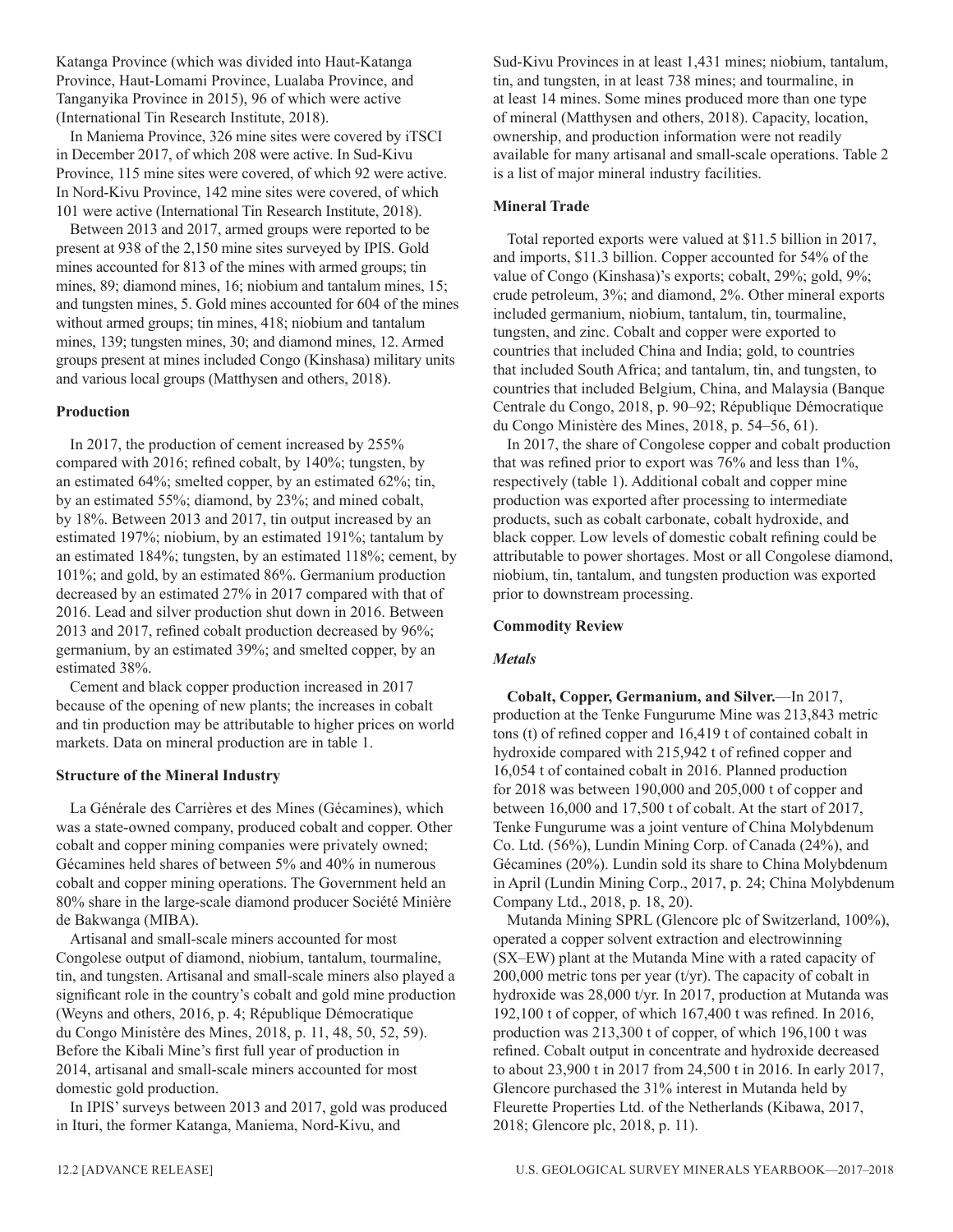Eurasian Resources Group (ERG) of Luxembourg produced 107,000 t of copper in concentrate at the Frontier Mine in 2016 compared with 79,000 t in 2015. Increased output was attributable to greater operating efficiencies. In 2017, production decreased to 104,000 t (Mining Review Africa, 2017; Eurasian Resources Group, 2018b).

Boss Mining SPRL [ERG, 70%, and Gécamines, 30%] produced copper and cobalt at the Mukondo Mountain Mine and the Luita SX–EW plant. Refined copper production at Luita increased to 37,295 t in 2017 from 26,308 t in 2016. Boss Mining also produced 7,836 t of copper in concentrate in 2015; production increased to an estimated 9,700 t in 2016 before decreasing to about 3,000 t in 2017. Cobalt production was an estimated 5,400 t in 2017 compared with 4,600 t in 2016 and 6,109 t in 2015. The company planned to produce between 2,000 and 3,000 t/yr of cobalt in concentrate in 2018 and 2019 (Kibawa, 2016, 2017, 2018; Moore Stephens LLP, 2017, p. 150; Eurasian Resources Group, 2018a).

Boss Mining planned to produce about 50,000 t/yr of refined copper from oxide ores. Reserves were expected to be depleted in the mid- or late-2020s. The company was considering the extension of mining operations by between 20 and 30 years by mining sulfide ore deposits and re-treating tailings (Eurasian Resources Group, 2018a).

ERG was engaged in the construction of the Roan Tailings Re-treatment (RTR) project at yearend; construction started in June 2015. In the first phase of the project, ERG planned to produce 77,000 t/yr of refined copper and 14,000 t/yr of cobalt in hydroxide by re-treating tailings from previous mining operations near Kolwezi. The company planned to increase production to 105,000 t/yr of copper and 21,000 t/yr of cobalt in the second phase of the project. Production could start in the fourth quarter of 2018 (Cann, 2017; Eurasian Resources Group, 2018c).

MMG Ltd. of China operated the Kinsevere Mine and SX–EW plant. In 2017, production was 80,186 t of refined copper compared with 80,650 t in 2016. Production exceeded the target of between 75,000 and 80,000 t. MMG planned to produce 80,000 t of refined copper at Kinsevere in 2018 (MMG Ltd., 2018).

In November 2015, Sicomines (China Railway Group Ltd. and Sinohydro Corp., 68%; Gécamines and Société Immobilière du Congo, 32%) started production at its cobalt- and coppermining operations. Refined copper production was 35,951 t in 2017 compared with 44,115 t in 2016; the company also produced copper in concentrate. China Railway Group and Sinohydro pledged to build infrastructure with a value of \$3 billion in return for its stake in Sicomines. Initial planned copper production at the Mashamba West and Dikulwe deposits was 125,000 t/yr (Inside Mining, 2016; Kibawa, 2017, 2018).

Shituru Mining Corp. SPRL (a subsidiary of Pengxin International Mining Co. of China) operated the Shituru Mine. In 2017, the company produced 35,647 t of refined copper at its SX–EW plant compared with 33,583 t in 2016 (Kibawa, 2017, 2018).

Ruashi Mining SPRL (Jinchuan Group International Resources Co. Ltd. of China, 75%) produced cobalt and copper from the Ruashi Mine; refined copper and cobalt hydroxide were produced at the company's SX–EW plant. In 2017,

production was 31,546 t of refined copper and 4,638 t of contained cobalt compared with 32,129 t of refined copper and 3,391 t of contained cobalt in 2016. Increased cobalt production was attributable to higher ore grades and improvements in the recovery process. At yearend, reserves were 8.1 million metric tons (Mt) at grades of 2.1% copper and 0.3% cobalt (Jinchuan Group International Resources Co. Ltd., 2018, p. 12, 19).

In 2017, Jinchuan completed the reopening of the Kinsenda Mine and started pilot production. The company planned to restart large-scale production in early 2018. Planned production was 24,000 t/yr of copper in concentrate during the estimated 10-year life of the mine. Jinchuan planned to study increasing production after reaching full capacity. Reserves at Kinsenda were estimated to be 5.9 Mt at a grade of 4.8% copper (Jinchuan Group International Resources Co. Ltd., 2018, p. 14, 19).

In 2014, Jinchuan completed a feasibility study of a new mine and SX–EW plant at the Musonoi project. The company planned to produce about 40,000 t/yr of copper and 7,000 t/yr of contained cobalt in hydroxide, depending on its approval of the project, which was scheduled in 2017. Mining could start in 2021. As of yearend 2017, the approval of the project was delayed until 2018 as Jinchuan revised the feasibility study and conducted optimization studies. Resources at Musonoi were estimated to be 32.1 Mt at grades of 2.7% copper and 0.9% cobalt (Jinchuan Group International Resources Co. Ltd., 2017, p. 8–9, 25; 2018, p. 15, 17).

At the start of 2016, Chemaf SPRL (a subsidiary of Shalina Resources Ltd. of the United Arab Emirates) produced copper and cobalt at the Etoile Mine and the Usoke Avenue copper SX–EW and cobalt hydroxide plants. The company started refined copper production from its new Etoile plant in October 2016, and cobalt hydroxide, in February 2017. Refined copper production increased to 27,900 t in 2017 from 18,600 t in 2016 and 24,400 t in 2015. Cobalt production in hydroxide increased to 5,160 t in 2017 from 1,600 t in 2016 and 2,200 t in 2015. Chemaf's capacity was 51,500 t/yr of refined copper and 6,200 t/yr of cobalt in hydroxide at the end of 2017 (Chemaf SPRL, 2018, p. 9, 13).

The joint venture of Tiger Resources Ltd. of Australia (60%) and Gécamines (40%) mined copper at the Kipoi project. Production from the mine's SX–EW plant was 17,738 t in 2017 compared with 23,119 t in 2016 (Modern Mining, 2017; Kibawa, 2018).

Gécamines operated the Kamfundwa and the Kilamusembu Mines. The company's total copper production was about 13,000 t in 2017 compared with 11,000 t in 2016. Refined copper production increased to 11,844 t in 2017 from 10,039 t in 2016, and cobalt metal, to 120 t from 50 t. Gécamines had planned to increase its total copper production to 50,000 t in 2017, 75,000 t in 2018, and 125,000 t/yr starting in 2019 (Kibawa, 2016, 2017, 2018; Cornish, 2017c).

Gécamines and joint-venture partner Enterprise Generale Malta Forrest SPRL (EGMF) produced cobalt and copper at La Société pour le Traitement du Terril de Lubumbashi's (STL) Big Hill tailings treatment plant in Lubumbashi. Cobalt production was 5,065 t in 2015; output decreased by an estimated 29% in 2016 and by an additional 30% in 2017. STL also produced germanium at the estimated rate of 21 t/yr in 2015, 15 t/yr in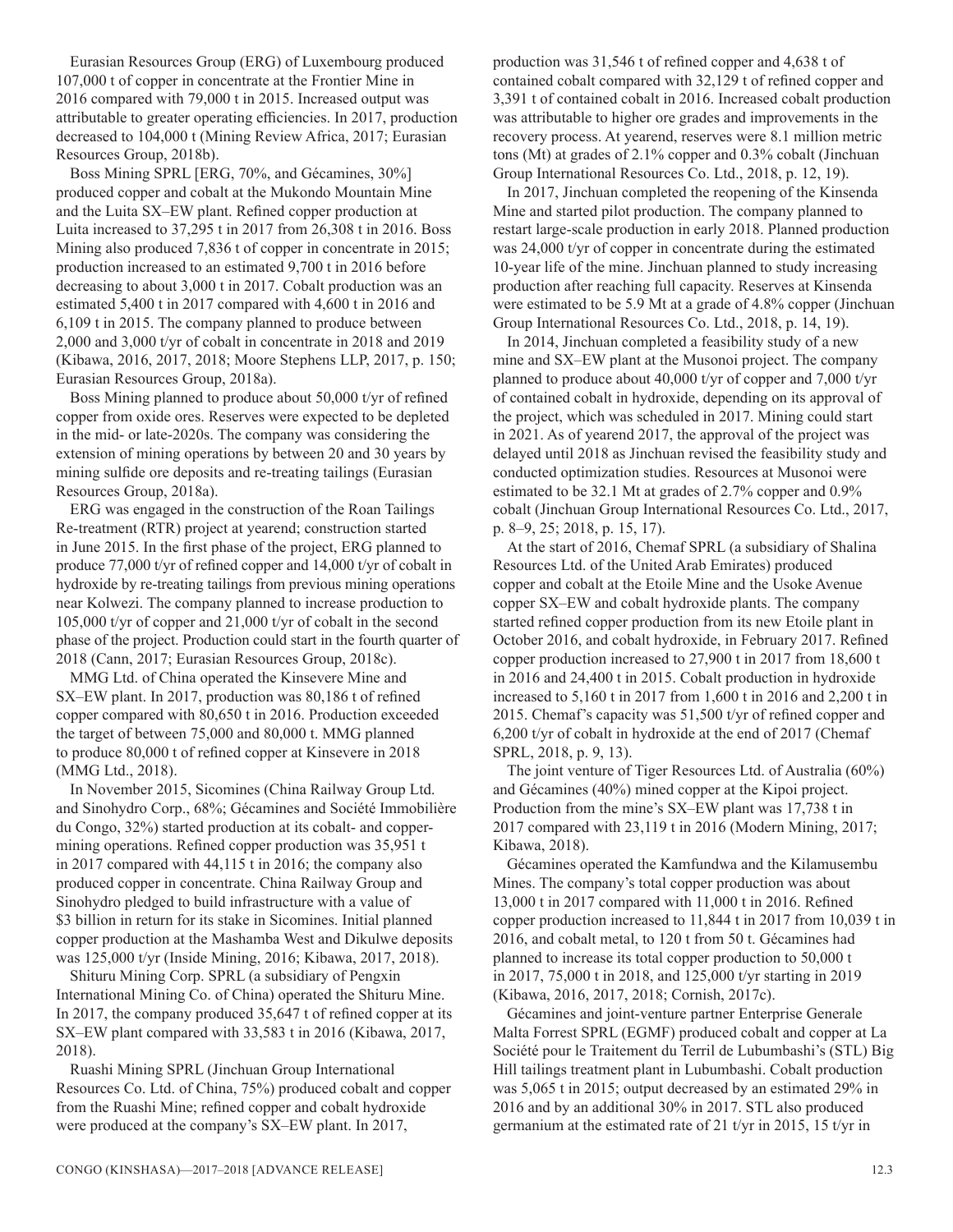2016, and 11 t/yr in 2017 (table 1; Kibawa, 2016, 2017, 2018; Moore Stephens LLP, 2017, p. 151).

Mawson West started mining at the Kapulo project in the first quarter of 2015. By yearend, the company produced 13,790 t of copper and 2,072 kilograms (kg) of silver in concentrate. Mawson West produced 5,468 t of copper and 835 kg of silver at Kapulo in 2016 before placing the mine on care-and-maintenance status because of low copper prices. Mining was expected to restart at Kapulo in September 2017. As of yearend, it was unclear if mining had restarted (Mawson West Ltd., 2016, p. 1–2, 4).

Black copper, which is a form of smelted copper that has a copper content of between 80% and 98%, was produced by numerous companies in the former Katanga Province. Some companies produced black copper from concentrate sourced at their own mines and others sourced concentrate from artisanal miners. In 2017, Rubamin SPRL (a subsidiary of Rubamin Ltd. of India) produced nearly 18,000 t of copper in black copper and Congo Dongfang International Mining SPRL (CDM) of China produced about 7,300 t (Moore Stephens LLP, 2017, p. 153; Kibawa, 2018).

CDM, Congo International Mining Corp. (CIMCO), La Minière de Kalumbwe Myunga (MKM), Societe Minière du Katanga SPRL (Somika) of India, and other companies operated small copper refineries in Haut-Katanga and Lualaba Provinces. CNMC Huachin Mining Mabende's production of refined copper increased to 29,765 t in 2017 from 23,697 t in 2016; MKM's, to 25,723 t from 19,431 t; Compagnie Minière de Luisha's (COMILU), to 21,358 t from 20,606 t; Somika's, to 18,352 t from 15,478 t; CDM's, to 17,753 t from 12,732 t; and Kai Peng Mining Ltd.'s, to 16,909 t from 12,330 t. CIMCO's production decreased to 2,388 t in 2017 from 11,926 t in 2016 (Kibawa, 2017, 2018).

CDM processed cobalt ore purchased from artisanal miners to cobalt concentrate and cobalt hydroxide. In 2017, the company produced an estimated 7,800 t of cobalt, which was nearly unchanged from that of 2016. Macrolink Jiayuan Mining SARL of China produced 3,400 t of cobalt in concentrate in 2017 compared with nearly 1,600 t in 2016. Metal Mines and Somika produced an estimated 2,000 t each of cobalt in concentrate in 2017 (Frankel, 2016; Kibawa, 2017, 2018; Moore Stephens LLP, 2017, p. 151, 153, 157).

Katanga Mining Ltd. of Switzerland produced copper and cobalt at the KOV open pit mine, the KTO underground mines, and the Luilu refinery. In September 2015, the company placed its processing operations on care-and-maintenance status during the construction phase of its Whole Ore Leach project. The Whole Ore Leach project was commissioned in December 2017; Katanga Mining planned to produce an average of 300,000 t/yr of refined copper and 30,000 t/yr of cobalt in hydroxide. Katanga Mining planned to produce 150,000 t of refined copper and 11,000 t of contained cobalt in 2018 and 300,000 t of refined copper and 34,000 t of contained cobalt in 2019 (Katanga Mining Ltd., 2017).

In May 2017, Cape Lambert Resources Ltd. of Australia signed a joint-venture agreement with Paragon Mining to develop the Kasombo project and the Kipushi tailings project. The companies planned to produce 8,000 t/yr of copper and 4,000 t/yr of cobalt by retreating tailings from Kipushi for a

period of between 7 and 8 years. Production could start by August 2018. Kasombo was a hard-rock project located between 3 and 5 kilometers (km) from the Kipushi processing plant; development depended on the results of a drilling program (Cornish, 2017b).

In October 2017, Nzuri Copper Ltd. of Australia completed a feasibility study on a new mine at its Kalongwe project. In the first stage of mining, production was expected to be more than 19,000 t/yr of copper and 1,500 t/yr of cobalt in concentrate. The life of the first phase was estimated to be 7 years. Nzuri Copper also was considering a second phase of mining in which refined copper would be produced at an SX–EW plant. Estimated reserves at Kalongwe were 6.98 Mt at a grade of 3.03% copper and 0.36% cobalt (Kotze, 2018).

In November 2017, Ivanhoe Mines Ltd. of Canada completed a new preliminary economic assessment (PEA) on a two-stage mining operation at its Kakula and Kamoa deposits. Under the PEA, the first mine would be developed at Kakula with a capacity of 6 million metric tons per year (Mt/yr) of ore. The second mine, with a capacity of 6 Mt/yr of ore, would be developed at Kamoa. Depending on the results of further studies, total production at Kakula and Kamoa could be more than 500,000 t/yr of copper in blister. The estimated capital cost of the mine at Kakula was \$1.2 billion. The life of the project was estimated to be more than 44 years (Engineering & Mining Journal, 2018).

**Gold.**—Artisanal and small-scale miners produced gold in Ituri, Maniema, Nord-Kivu, Sud-Kivu, and Tanganyika Provinces in eastern Congo (Kinshasa). Most of the gold exported from artisanal production was undeclared. Production by artisanal miners in eastern Congo (Kinshasa) was estimated to be nearly 12,000 kilograms per year of gold between 2013 and 2015 (Weyns and others, 2016, p. 4).

IPIS' survey between 2013 and 2017 reported that gold was produced at 1,431 mines in eastern Congo (Kinshasa). The Paris Soir-Bagdad Mine in Sud-Kivu Province employed about 5,000 miners; the Misisi Mine, nearly 3,800; the Bigobe Mine, 3,500; the Ngoma Mine, nearly 2,800; and the Carriere G7 Nord Mine, 2,500. The Musigha Mine in Nord-Kivu Province employed more than 16,000 miners; the 7 eme Seau Mine, 3,000; and the Omate Mine, 2,200 (Matthysen and others, 2018).

AngloGold Ashanti Ltd. of South Africa and Randgold Resources Ltd. of the United Kingdom started operations at the Kibali Mine in 2013. The companies produced 18,545 kg of gold in 2017 compared with 18,225 kg in 2016 and 19,991 kg in 2015; decreased production in 2016 and 2017 compared with that of 2015 was partially attributable to lower ore grades. Planned production was more than 22,000 kg in 2018 (van Vuuren, 2018).

Banro Corp. of Canada operated the Twangiza Mine in Sud-Kivu Province; the company produced 3,417 kg of gold in 2017 compared with 3,248 kg of gold in 2016. The increase in production was partially attributable to higher recovery rates. The company also operated the Namoya Mine in Sud-Kivu Province; production decreased to 2,150 kg in 2017 from 2,900 kg in 2016. Namoya's production was limited in the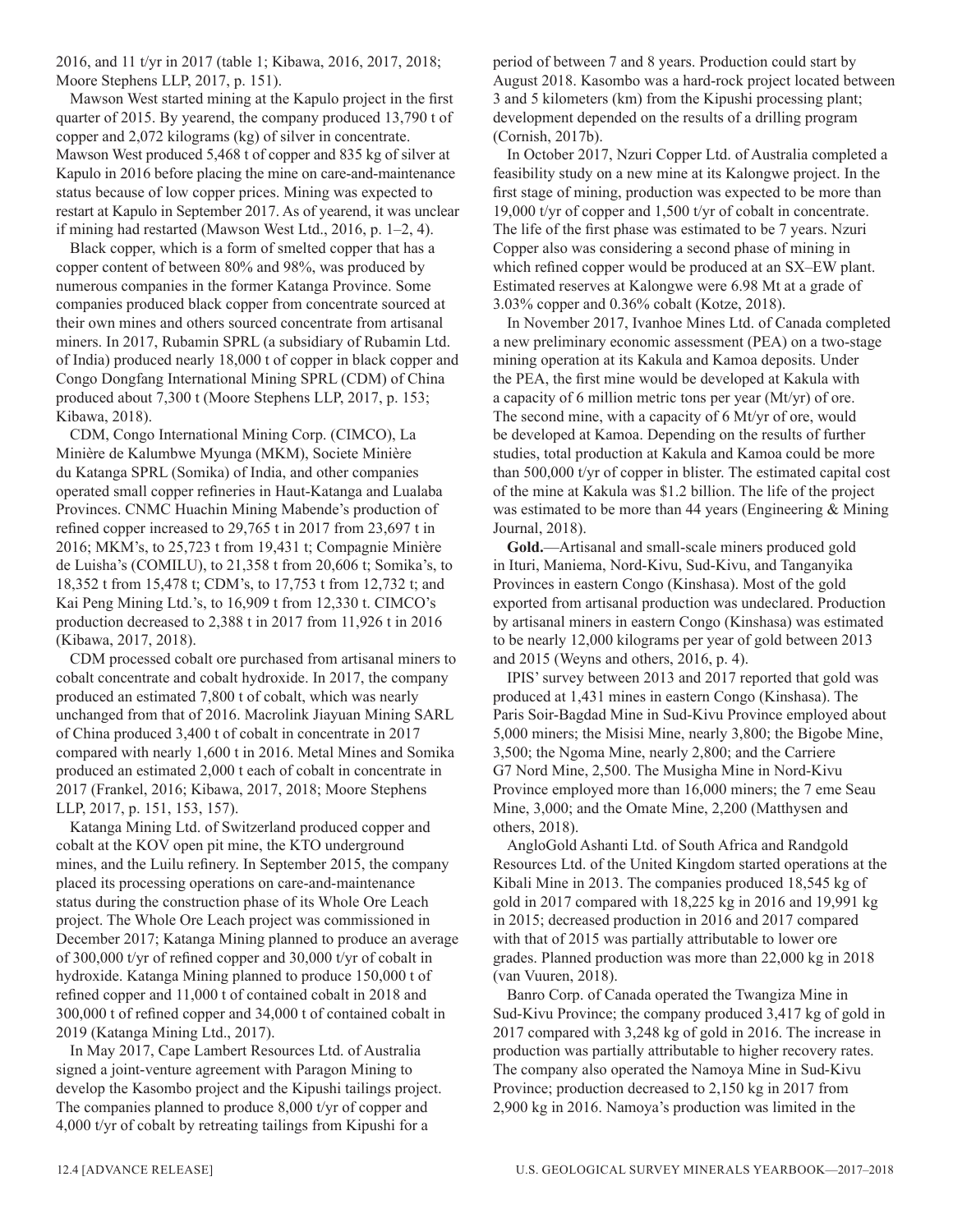fourth quarter of 2017 by civil unrest (Kilian, 2017; Banro Corp., 2018).

In July 2017, Amani Gold Ltd. of Australia estimated that resources at its Kebigada prospect were 48.7 Mt at a grade of 1.5 grams per metric ton gold. Kebigada was part of the Giro project, which was located in Haut-Uele Province. Amani Gold hoped to identify total resources of at least 93,000 kg of contained gold at the Giro project (Kotze, 2017).

**Niobium (Columbium) and Tantalum.**—In 2017, Congo (Kinshasa)'s production of columbite-tantalite decreased to 2,174 t from 2,414 t in 2016. Production decreased in Tanganyika Province to 516 t in 2017 from 897 t in 2016 and to 1 t from 32 t in Maniema Province. Nord-Kivu Province's production increased to 1,284 t in 2017 from 1,220 t in 2016; Haut-Katanga Province's, to 308 t from 237 t; and Sud-Kivu Province's, to 65 t from 29 t (République Démocratique du Congo Ministère des Mines, 2017, p. 47; 2018, p. 50, 59).

IPIS' survey reported a total of 153 columbite-tantalite mines in eastern Congo (Kinshasa); columbite-tantalite also was mined as a coproduct of cassiterite or wolframite at 91 mines. Columbite tantalite was produced at 79 mines in Tanganyika Province and 75 mines in Nord-Kivu Province. In Nord-Kivu Province, the D4 Gakombe Mine employed about 3,500 miners; the Ngoriba, 500; and the Luwowo-Gasara, 270. A total of nearly 1,200 miners were employed at 14 columbite-tantalite mines near Katatu in Tanganyika Province (Matthysen and others, 2018).

Niobium and tantalum were also contained in cassiterite. Based on historical production of niobium and tantalum from slag at smelters in Congo (Kinshasa), the estimated tantalum and niobium content of cassiterite in 2017 was 280 t and 190 t, respectively. In 2016, the estimated tantalum and niobium content of cassiterite was 180 t and 120 t, respectively (World Mining, 1979; Ellis, 1981; République Démocratique du Congo Ministère des Mines, 2018, p. 48).

**Tin.**—Artisanal and small-scale miners produced cassiterite in Haut-Katanga, Haut-Lomani, Maniema, Nord-Kivu, Sud-Kivu, and Tanganyika Provinces. Cassiterite production increased to 18,893 t in 2017 from 11,824 t in 2016 and 8,304 t in 2015. Production in Tanganyika Province increased to 6,636 t in 2017 from 2,647 t in 2016; in Haut-Katanga Province, to 3,286 t from 2,984 t; in Maniema Province, to 3,017 t from 2,160 t; and in Sud-Kivu Province, to 2,819 t from 1,944 t. In Nord-Kivu Province, production decreased to 1,555 t in 2017 from 2,089 t in 2016. In Haut-Lomani Province, production was 1,579 t in 2017 (République Démocratique du Congo Ministère des Mines, 2017, p. 45; 2018, p. 48, 59).

IPIS's survey reported a total of 507 cassiterite mines in eastern Congo (Kinshasa); cassiterite also was mined as a coproduct of columbite-tantalite, gold, tourmaline, or wolframite at 52 mines. In the Manono Territory of Tanganyika Province, the Mille Beches Mine employed 1,000 miners; the Congo Mine, 800 miners; the Musafiri Mine, 600; and the Djibende and Malenge Mines, 500 each. The Kalimbi Mine in Sud-Kivu Province employed 1,000 miners; the Kachuba Mine, 800; the Kasenge Mine, 700; and the Nzombe Mine, 500. The Kalay Boeing-Mont Agoma Mine in Nord-Kivu Province

employed 1,200 miners, and the Bisie Mpama Mine, more than 1,100 (Matthysen and others, 2018).

In 2017, Alphamin Resources Corp. of Mauritius was engaged in construction of a new underground mine at the Mpama North deposit, which was part of the Bisie project in Nord-Kivu Province. Alphamin planned to produce about 9,600 t/yr of tin in concentrate at Mpama North during the estimated mine life of nearly 12 years. Mining was expected to start in early 2019. Resources at Mpama North were estimated to be 5.1 Mt at a grade of 4.5% tin. Estimated capital costs of the mine were \$160 million (Cornish, 2017a).

**Tungsten.**—Wolframite was mined in Maniema, Nord-Kivu, and Sud-Kivu Provinces. Congo (Kinshasa)'s production of wolframite increased to 252 t in 2017 from 154 t in 2016 and 106 t in 2015. Production in Sud-Kivu Province was 120 t in 2017; Nord-Kivu Province, 80 t; and Maniema Province, 52 t (République Démocratique du Congo Ministère des Mines, 2018, p. 52, 59).

**Zinc.**—Cape Lambert and Paragon were engaged in a joint venture to develop the Kipushi tailings project. The companies planned to produce 2,000 t/yr of zinc by re-treating tailings; production could start by August 2018 (Cornish, 2017b).

In December 2017, Ivanhoe completed a prefeasibility study on reopening the Kipushi zinc-copper mine, which was located 30 km southwest of Lubumbashi. Depending on the results of a feasibility study, Ivanhoe could produce about 225,000 t/yr of zinc in concentrate during the estimated 11-year mine life. The company planned to complete its feasibility study in the second half of 2018. Resources at the Big Zinc deposit at Kipushi were estimated to be 10.2 Mt at a grade of 34.9% zinc. Capital costs of reopening the mine were estimated to be \$337 million (Moore, 2017).

# *Industrial Minerals*

**Cement.**—National cement production increased to 899,533 t in 2017 from a revised 253,201 t in 2016. Increased output was attributable to the opening of new plants. The plant owned by Lucky Cement Ltd. of Pakistan and Groupe Rawji opened in October 2016 and had a capacity of 1.26 Mt/yr. The plant was located at Songololo in Bas-Congo Province. PPC Ltd. of South Africa and Barnet Group completed construction of a new plant with a capacity of 1 Mt/yr near Kimpese in 2017 (International Cement Review, 2017, 2018; Banque Centrale du Congo, 2018, p. 40).

**Diamond.**—Artisanal and small-scale miners accounted for most Congolese output of diamond. In 2017, artisanal and small-scale diamond production was 15.4 million carats compared with 12.4 million carats in 2016. Miners in Kasai-Oriental Province produced 12.2 million carats in 2017; Kasai Province, 2.01 million carats; Kasai Central Province, about 971,000 carats; Kwango Province, about 98,000 carats; and Tshopo Province, about 81,000 carats (République Démocratique du Congo Ministère des Mines, 2017, p. 8; 2018, p. 11).

Societe Anhui-Congo d'Investissment Minier SPRL (SACIM) (Anhui Foreign Economic Construction Group of China, 50%, and Government-owned Société Congolaise d'Investissment Minier, 50%) produced diamond at the Tshibwe Mine in Kasai-Oriental Province. In 2017, SACIM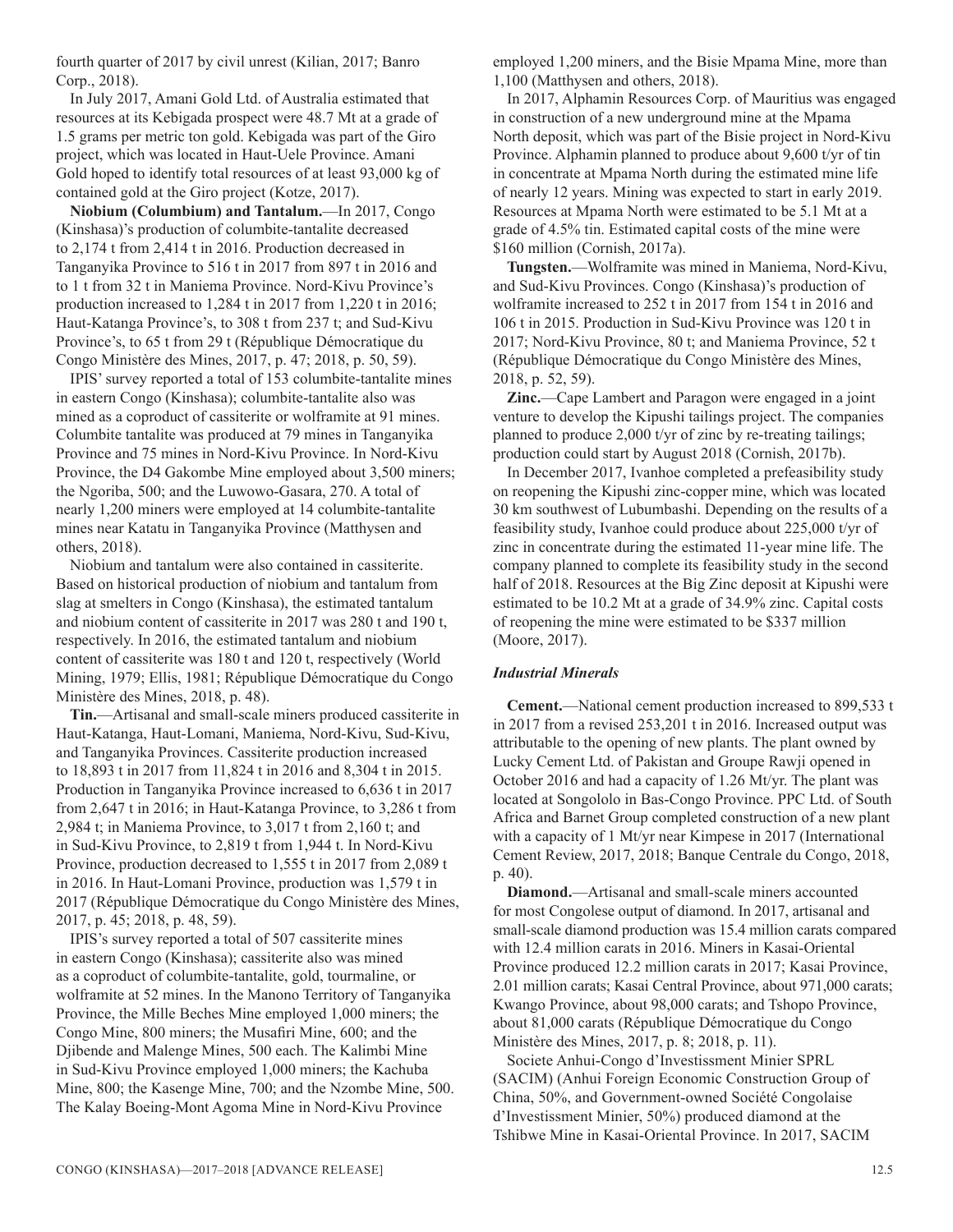produced about 3.24 million carats compared with 2.76 million carats in 2016. The company planned to increase its output to 6 million carats per year (République Démocratique du Congo Ministère des Mines, 2017, p. 4; 2018, p. 8, undated, p. 12, 14).

MIBA mined mostly industrial and near-gem-quality diamond at Mbuji-Mayi in Kasai-Oriental Province. In 2017, the company produced 72,262 carats from its alluvial deposits compared with 188,376 carats in 2016. Société Minière de Lupatapata's output decreased to 51,967 carats in 2017 from 198,259 carats in 2016 (République Démocratique du Congo Ministère des Mines, 2017, p. 4; 2018, p. 8).

**Gemstones.**—Artisanal miners produced amethyst and tourmaline at Rwangara and Shakubangwa in Nord-Kivu Province; amethyst production was sporadic. Tourmaline also was mined in other locations, including Sud-Kivu Province. After a rush in the second half of 2014, production decreased at Rwangara and Shakubangwa in 2015 and nearly shut down in 2016. Small amounts of tourmaline were mined at Rubaya in Nord-Kivu Province as a byproduct of industrial minerals mining. Starting in June 2017, mining of gem-quality bicolored and tricolored tourmaline increased at Rubaya (Laurs and others, 2017).

# **MINERAL INDUSTRY HIGHLIGHTS IN 2018**

# **Minerals in the National Economy**

In 2018, the GDP of Congo (Kinshasa) was about \$41.6 billion.<sup>1</sup> The mining and mineral processing sector accounted for 19.7% of the GDP in 2018. The principal mineral commodities exported from Congo (Kinshasa) were (in decreasing order of value) copper, cobalt, gold, crude petroleum, and diamond (African Development Bank Group, 2019).

In March 2018, the President of Congo (Kinshasa) signed law No. 18/001 of March 9, 2018, which was the county's new mining code. The new law increased royalties for precious metals to 3.5% from 2.5% and for nonferrous and base metals, to 3.5% from 2%. The law also introduced a royalty of 10% on minerals deemed to be strategic by the Government, which included cobalt, germanium, niobium, and tantalum. Other provisions included a reduction in duration of mining licenses to 25 years from 30 years; a reduction of the guaranteed period for contract stability to 5 years from 10 years; an increase in the Government's free-carried and nondilutable share in mining projects to 10% from 5%; and a 50% tax on windfall profits. Under the new law, exploration licenses were renewable only once (Asselineau, 2018; Thomson Reuters, 2018).

#### **Production**

In 2018, the production of cement increased by 105%; tungsten, by an estimated 50%; mined cobalt, by an estimated 30%; gold, by an estimated 18%; refined copper, by nearly 15%; mined copper, by an estimated 13%; smelted copper, by an estimated 12%; and crude petroleum, by 11%.

Manganese production restarted in 2018. Germanium and zinc production decreased by 91% each in 2018; diamond, by 21%; refined cobalt, by 50%; and tin, by an estimated 11% (table 1).

Cement production increased in 2018 because of the opening of new plants in 2016 and 2017. Mined cobalt production increased because of the opening of new mines and the reopening of previously closed mines. Higher sulfuric acid output was attributable to increased use in copper refining. Decreased germanium and zinc production was attributable to the closure of the Big Hill operations.

## **Commodity Review**

# *Metals*

**Cobalt and Copper.**—Katanga Mining produced 152,358 t of refined copper and 11,112 of cobalt in hydroxide in 2018. In the fourth quarter of 2018, Katanga Mining suspended its sales of cobalt because uranium levels in its cobalt hydroxide exceeded the limits allowed in the main ports used by the company for exports. Planned cobalt production for 2019 was 26,000 t. Depending on Government authorization and the results of a feasibility study, Katanga Mining planned to start a new ionexchange plant to reduce uranium levels in the fourth quarter of 2019 (Katanga Mining Ltd., 2019).

In 2018, Chemaf's cobalt production increased to an estimated 7,800 t in 2018 from 5,160 t in 2017. Chemaf planned to open a new mine at its Mutoshi project in Lualaba Province in October 2019. The company planned to produce 20,000 t/yr of refined copper and 16,000 t/yr of cobalt in hydroxide at Mutoshi (Chemaf SPRL, 2018, p. 9, 13; Roskill Information Services Ltd., 2018).

In 2018, Jinchuan produced 24,108 t of copper and 4,752 t of cobalt at Ruashi compared with 31,546 t of copper and 4,638 t of cobalt in 2017. The company started large-scale mining at the Kinsenda Mine in 2018 and produced 27,492 t of copper by yearend. Jinchuan also approved the Musonoi project, which was expected to start construction in 2019 and production in 2022. Planned production was 38,000 t/yr of copper and 7,800 t/yr of cobalt (Jinchuan Group International Resources Co. Ltd., 2019a, p. 9, 14, 19; 2019b, p. 13).

In the fourth quarter of 2018, ERG completed the RTR project. In the first phase of the project, ERG planned to produce 77,000 t/yr of refined copper and 14,000 t/yr of cobalt in hydroxide. The company could increase production to 120,000 t/yr of copper and 24,000 t/yr of cobalt in the second phase of the project. ERG also produced 102,058 t of copper in concentrate at Frontier and 26,206 t of refined copper and 4,800 t of cobalt at Mukondo Mountain in 2018 (Kibawa, 2016; Moore Stephens LLP, 2017, p. 151, 153, 157; Division Provinciale des Mines de Haut-Katanga, 2019; Eurasian Resources Group, 2019a, b).

In 2018, production at Tenke Fungurume was 168,309 t of copper and 18,747 t of cobalt compared with 213,843 t of copper and 16,419 t of cobalt in 2017. Mutanda produced 199,000 t of copper and 27,300 t of cobalt in 2018 compared with 192,100 t of copper and 23,900 t of cobalt in 2017 (China Molybdenum Company Ltd., 2018, p. 18; 2019, p. 18; Glencore plc, 2019, p. 10).

<sup>1</sup> Where necessary, values have been converted from Congolese francs (CDF) to U.S. dollars (US\$) at an average exchange rate of CDF1,839.41=US\$1.00 for 2018.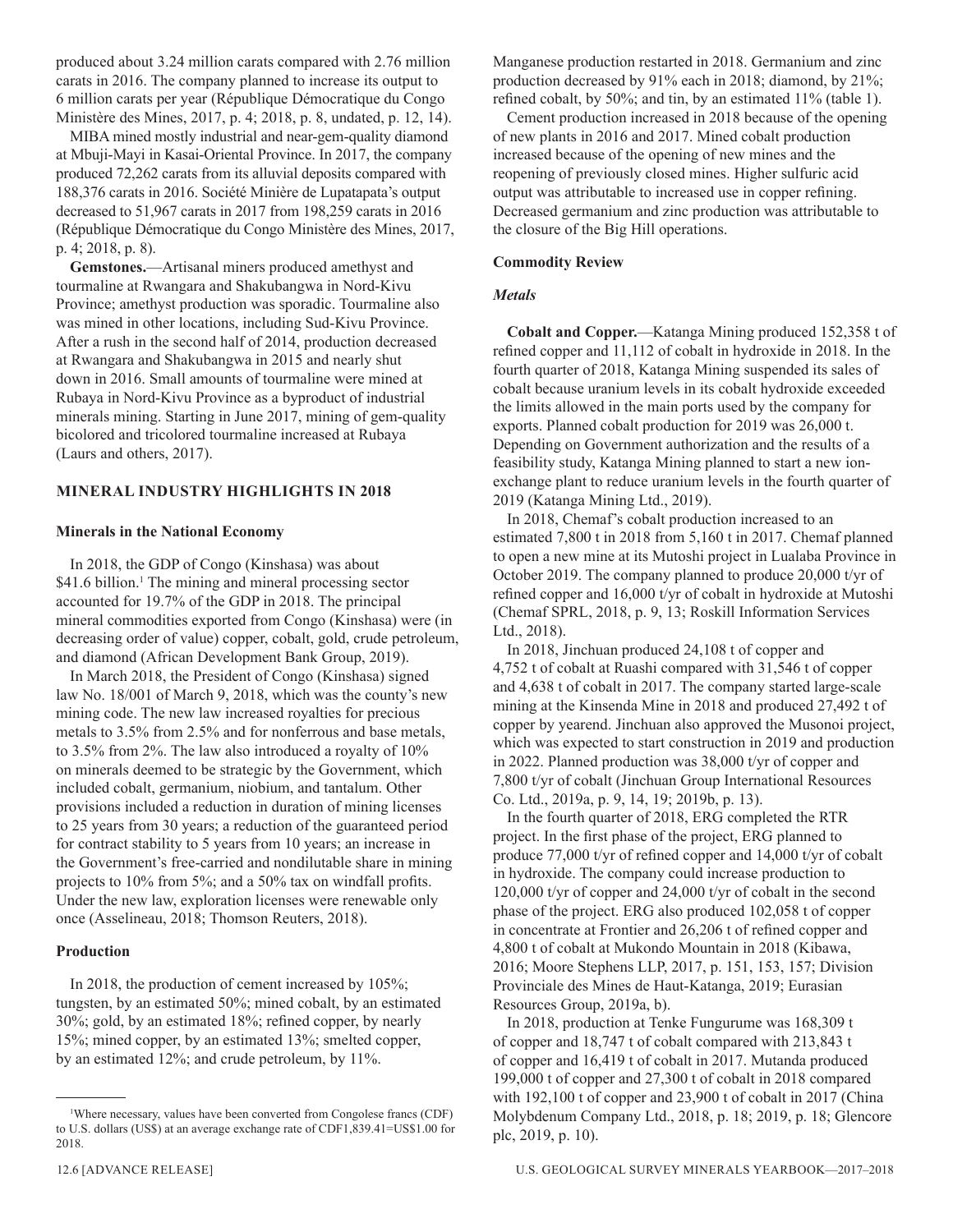In 2018, Sicomines produced about 81,000 t of copper, of which 58,562 t was refined. Shituru Mining produced 34,592 t of refined copper in 2018; CNMC Huachin Mining Mabende, 32,318 t; and COMILU, 28,023 t (Division Provinciale des Mines de Haut-Katanga, 2019).

CDM's production of cobalt in hydroxide was about 7,000 t in 2018. Metal Mines produced about 6,300 t of cobalt in concentrate and hydroxide in 2018; Comika Mining SAS, about 3,200 t; and Somika, about 3,100 t. Minière de Kasombo and MPC started operations in 2018 and produced about 2,300 t and 2,100 t of cobalt, respectively (Kibawa, 2016; Moore Stephens LLP, 2017, p. 151, 153, 157; Division Provinciale des Mines de Haut-Katanga, 2019).

**Gold.**—AngloGold Ashanti's and Randgold's production at the Kibali Mine increased to 25,108 kg in 2018 from 18,545 kg in 2017. Increased production was attributable to higher ore grades and recovery rates (Randgold Resources Ltd., 2019, p. 10–11).

**Niobium (Columbium) and Tantalum.**—In 2018, columbite-tantalite production increased to 2,267 t from 2,174 t in 2017. Mining started in Haut-Lomani Province in 2018; production was 623 t. In Sud-Kivu Province, output increased to 269 t in 2018 from 65 t in 2017. Production decreased to 881 t in 2018 from 1,284 t in 2017 in Nord-Kivu Province, to 260 t from 308 t in Haut-Katanga Province, and to 210 t from 516 t in Tanganyika Province. The estimated tantalum content of cassiterite in 2018 was 240 t (World Mining, 1979; Ellis, 1981; République Démocratique du Congo Ministère des Mines, 2018, p. 48, 50, 59; 2019).

**Tin.**—Cassiterite production decreased to 16,273 t in 2018 from 18,893 t in 2017. Production in Haut-Katanga Province decreased to 1,591 t in 2018 from 3,286 t in 2017; in Tanganyika Province, to 1,251 t from 6,636 t; and in Nord-Kivu Province, to 975 t from 1,555 t. Production in Haut-Lomani Province increased to 4,720 t in 2018 from 1,579 t in 2017; in Maniema Province, to 3,954 t from 3,017 t; and in Sud-Kivu Province, to 3,342 t from 2,819 t (République Démocratique du Congo Ministère des Mines, 2018, p. 48, 59; 2019).

# *Industrial Minerals*

**Diamond.**—In 2018, artisanal and small-scale diamond production decreased to 11.9 million carats from 15.4 million carats in 2017. Production in Kasai-Oriental Province was 9.55 million carats in 2018 compared with 12.2 million in 2017, and that in Kasai Province was about 765,000 carats compared with 2.01 million carats in 2017 (République Démocratique du Congo Ministère des Mines, 2018, p. 11; 2019).

# **Outlook**

Cobalt and copper output in Congo (Kinshasa) are expected to increase in the near future. At least seven companies planned to increase or start copper mining, and at least six planned to increase or start cobalt mining. The Bisie project could increase tin production starting in 2019. The opening of new plants is expected to result in increased cement production in 2019. Diamond mining also could increase because of the expansion at Tshibwe.

The development of these projects depends heavily upon political and economic stability and favorable conditions in world markets. The outlook for gold, niobium, tantalum, tin, and tungsten is particularly dependent upon political stability because of continued civil unrest in eastern Congo (Kinshasa) and upon international concerns about the reported use of minerals to finance military operations.

# **References Cited**

- African Development Bank Group, 2019, Congo Dem. Republic, *in* African statistical yearbook 2019: African Development Bank Group, p. 204–209. (Accessed September 6, 2019, at https://www.afdb.org/en/documents/ document/the-african-statistical-yearbook-2019-109564.)
- Anderson, C.S., 2019, Tin: U.S. Geological Survey Mineral Commodity Summaries 2019, p. 172–173.
- Asselineau, Christophe, 2018, DRC mining code changes—Where to now?: Mining Review Africa, no. 4, April, p. 19–21.

Banque Centrale du Congo, 2018, Rapport annuel 2017 [Annual report 2017]: Banque Centrale du Congo, 266 p. (Accessed February 7, 2019, at http://www.bcc.cd/downloads/pub/rapann/rapport\_annuel\_2017.pdf.) [In French.]

Banro Corp., 2018, Banro Announces Q4 2017 Production results: Toronto, Ontario, Canada, Banro Corp., January 10. (Accessed September 18, 2018, at https://www.newswire.ca/news-releases/banro-announces-q4-2017 production-results-668678293.html.)

Cann, Chris, 2017, Cobalt express still chugging: Mining Journal, June 30– July 13, p. 16–17, 20.

Chemaf SPRL, 2018, Meeting demand for today and tomorrow: Chemaf SPRL, 19 p. (Accessed November 30, 2018, at http://chemaf.com/pdf/ Chemaf-corporate-brochure.pdf.)

China Molybdenum Company Ltd., 2018, 2017 annual report: China Molybdenum Company Ltd., 260 p. (Accessed February 7, 2019, at http://www.chinamoly.com/06invest/DOC/2018/E\_03993\_04207.pdf.)

China Molybdenum Company Ltd., 2019, 2018 annual report: Luoyang, Henan Province, China, China Molybdenum Company Ltd., 268 p. (Accessed July 19, 2019, at http://www.chinamoly.com/06invest/ DOC/2019/E\_03993\_20190424.pdf.)

Clowes, William, 2017, Mining companies urge top Congo lawmakers to block new law: Bloomberg News, December 27. (Accessed September 10, 2019, at https://www.bloomberg.com/news/articles/2017-12-27/mining-companiesurge-top-congolese-lawmakers-to-block-new-law.)

Cornish, Laura, 2017a, Alphamin Resources' Bisie tin project—Building a new mine history in North Kivu: Mining Review Africa, no. 8, August, p. 32–34.

Cornish, Laura, 2017b, Cape Lambert Resources—Cobalt market drives nearterm production acquisitions: Mining Review Africa, no. 8, August, p. 28–31.

Cornish, Laura, 2017c, Gecamines chairman Albert Yuma-Mulimbi delivers on ambitious growth strategy: Mining Review Africa, no. 1, January, p. 8–9.

Diamond Development Initiative, 2017, Two big steps forward for DDI cooperatives: Diamond Development Initiative, November 21 (Accessed February 5, 2019, at http://www.ddiglobal.org/login/resources/ddi-annualreport-2015-english.pdf.)

Division Provinciale des Mines de Haut-Katanga, 2019, Statistiques de la redevance miniere par quotite emises pour la periode de Janvier a Decembre 2018 (Haut-Katanga, Guichet-Lubumbashi, Lualaba et Fungurume) [Mining royalty statistics by quota issued for the period from January to December 2018 (Haut-Katanga, Guichet-Lubumbashi, Lualaba and Fungurume)]: Lubumbashi, Congo (Kinshasa), Division Provinciale des Mines de Haut-Katanga, 2 p. [In French.]

Ellis, M.W., 1981, The mineral industry of Zaire, *in* Area Reports—International: U.S. Bureau of Mines Minerals Yearbook 1977, v. III, p. 1087–1092.

Engineering & Mining Journal, 2018, Kakula-Kamoa's world class potential: Engineering & Mining Journal, v. 219, no. 2, February, p. 16.

Eurasian Resources Group, 2018a, Boss Mining—A DRC cobalt and copper producer: Luxembourg, Luxembourg, Eurasian Resources Group. (Accessed September 18, 2018, at https://www.ergafrica.com/cobalt-copper-division/ boss-mining/.)

Eurasian Resources Group, 2018b, Frontier Mine—A copper sulphide concentrate producer: Luxembourg, Luxembourg, Eurasian Resources Group. (Accessed September 18, 2018, at https://www.ergafrica.com/cobalt-copperdivision/frontier/.)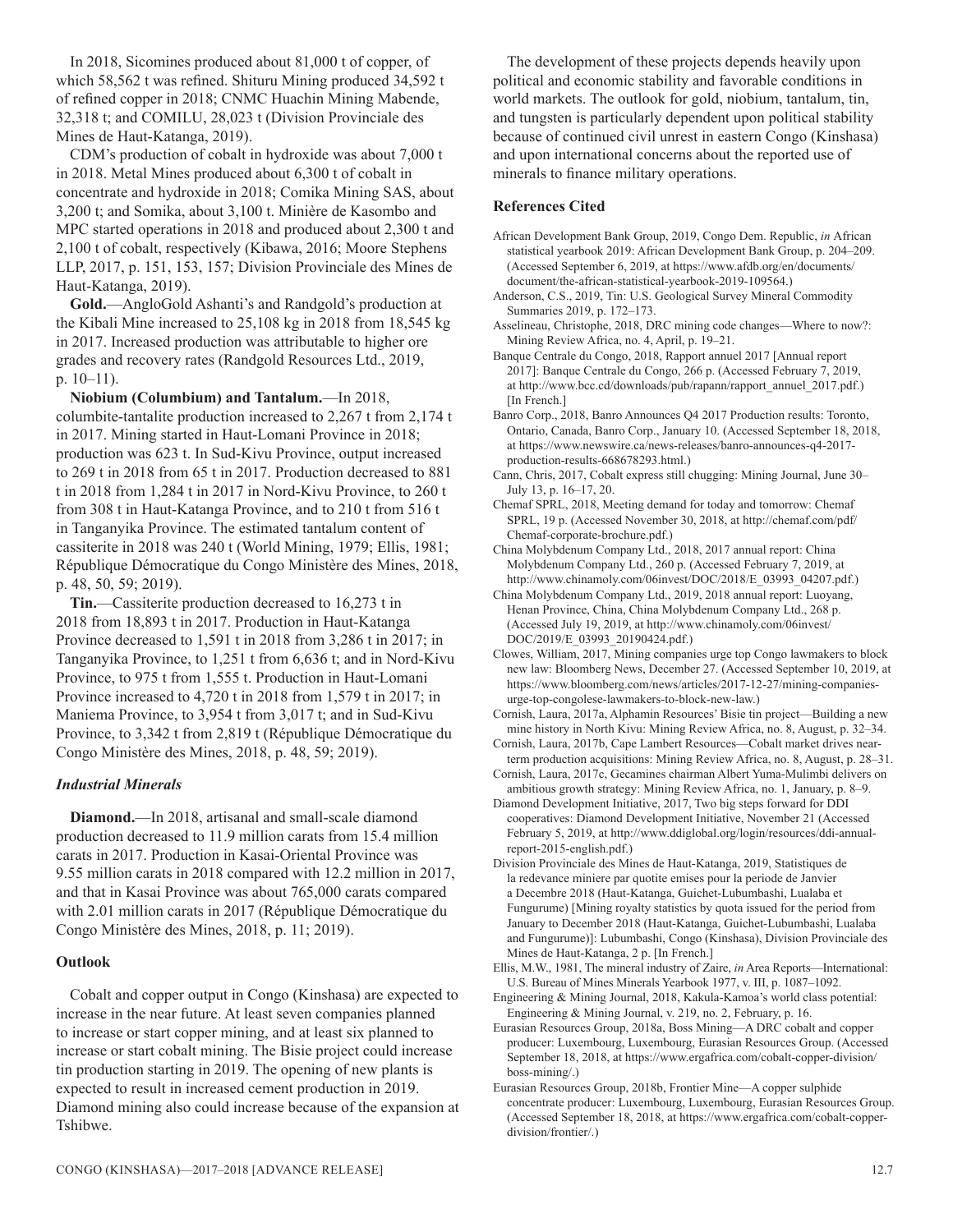Eurasian Resources Group, 2018c, Metalkol RTR—A greenfield, tailings retreatment project: Luxembourg, Luxembourg, Eurasian Resources Group. (Accessed September 18, 2018, at https://www.ergafrica.com/cobalt-copperdivision/metalkol-rtr/.)

Eurasian Resources Group, 2019a, Frontier Mine—A copper sulphide concentrate producer: Luxembourg, Luxembourg, Eurasian Resources Group. (Accessed September 5, 2019, at https://www.ergafrica.com/cobalt-copperdivision/frontier/.)

Eurasian Resources Group, 2019b, Metalkol RTR—A greenfield, tailings retreatment project: Luxembourg, Luxembourg, Eurasian Resources Group. (Accessed September 5, 2019, at https://www.ergafrica.com/cobalt-copperdivision/metalkol-rtr/.)

Flanagan, D.M., 2019, Copper: U.S. Geological Survey Mineral Commodity Summaries 2019, p. 52–53.

Frankel, T.C., 2016, The cobalt pipeline: The Washington Post, October 2, p. A1, A12–A13.

George, M.W., 2019, Gold: U.S. Geological Survey Mineral Commodity Summaries 2019, p. 70–71.

Glencore plc, 2018, Production report for the 12 months ended 31 December 2017: Baar, Switzerland, Glencore plc, February 1, 18 p. (Accessed July 9, 2018, at https://www.glencore.com/dam/jcr:88d8679a-0eda-47c0-bb37-409415ddd33d/GLEN-2017-Q4-Production-Report-.pdf.) Glencore plc, 2019, Production report for the 12 months ended

31 December 2018: Baar, Switzerland, Glencore plc, February 1, 17 p. (Accessed June 22, 2019, at https://www.glencore.com/dam/jcr:3c1bb66de4f6-43f8-9664-b4541396c297/GLEN\_2018-Q4\_ProductionReport-.pdf.)

Inside Mining, 2016, Copper production starts at JV mine: Inside Mining, v. 11, no. 1, January, p. 8.

International Cement Review, 2017, New plant horizons: International Cement Review, January, p. 16–27.

International Cement Review, 2018, Ready to serve: International Cement Review, January, p. 16–24.

International Tin Research Institute, 2018, iTSCI overview—Quarter 4 of 2017: Frogmore, United Kingdom, International Tin Research Institute, April 6, 1 p. (Accessed February 5, 2019, at https://www.itsci.org/status-report-public/.)

James, Nadine, 2016, Importance of artisanal mining in DRC: Mining Weekly, v. 22, no. 47, December 2–8, p. 22.

Jinchuan Group International Resources Co. Ltd., 2017, Flagship of Jinchuan Group to develop overseas mining resources: Hong Kong, Jinchuan Group International Resources Co. Ltd., April 5, 27 p. (Accessed August 1, 2017, at http://asia.minesandmoney.com/wp-content/uploads/ sites/13/2017/04/5Apr17-1230-Jinchuan-International.pdf.)

Jinchuan Group International Resources Co. Ltd., 2018, Annual report 2017: Hong Kong, Jinchuan Group International Resources Co. Ltd., 200 p. (Accessed September 18, 2018, at http://www.jinchuan-intl.com/ uploaded files/investor/677/e2362 ar eng.pdf.)

Jinchuan Group International Resources Co. Ltd., 2019a, 2018 annual report: Hong Kong, Jinchuan Group International Resources Co. Ltd., 232 p. (Accessed September 5, 2019, at http://www.jinchuan-intl.com/ uploaded\_files/investor/723/ew02362%20ar\_eng.pdf.)

Jinchuan Group International Resources Co. Ltd., 2019b, 2018 annual results presentation: Hong Kong, Jinchuan Group International Resources Co. Ltd., 37 p. (Accessed September 5, 2019, at http://www.jinchuan-intl.com/en/ investor\_relations/corporate\_presentations.php.)

Katanga Mining Ltd., 2017, Katanga Mining announces commissioning of the core of the first train of Whole Ore Leach plant and provides an operational update: Toronto, Ontario, Canada, Katanga Mining Ltd., 3 p. (Accessed May 13, 2019, at http://www.katangamining.com/media/ news-releases/2017.aspx.)

Katanga Mining Ltd., 2019, Katanga Mining provides update on major projects, announces 2018 fourth quarter and year end production results: Cision, January 31. (Accessed September 10, 2019, at https://www.newswire.ca/ news-releases/katanga-mining-provides-update-on-major-projects-announces-2018-fourth-quarter-and-year-end-production-results-868156778.html.)

Kibawa, E.K., 2016, Statistiques des notes de debit relatives a la redevance miniere emises de Janvier a Decembre 2015 [Statistics of debit notes relating to the mining royalty issued from January to December 2015]: Lubumbashi, Democratic Republic of the Congo, Province du Katanga Division Provinciale des Mines, 2 p. [In French.]

Kibawa, E.K., 2017, Statistiques des notes de debit relatives a la redevance miniere emises de Janvier a Decembre 2016 [Statistics of debit notes relating to the mining royalty issued from January to December 2016]: Lubumbashi, Democratic Republic of the Congo, Division Provinciale des Mines Katanga-Sud, 2 p. [In French.]

Kibawa, E.K., 2018, Statistiques des notes de debit relatives a la redevance miniere emises de Janvier a Decembre 2017 (ex Katanga déclarées a Lubumbashi: [Statistics of debit notes relating to the mining royalty issued from January to December 2017 (ex Katanga declared in Lubumbashi)]: Lubumbashi, Democratic Republic of the Congo, Division Provinciale des Mines Katanga-Sud, 2 p. [In French.]

Kilian, Anine, 2017, Banro temporarily suspends Namoya operations: Mining Weekly, September 26. (Accessed February 7, 2019, at https://www.miningweekly.com/article/banro-temporarily-suspends-namoyaoperations-2017-09-26.)

Kotze, Chantelle, 2017, Amani Gold's Giro project 2.3 Moz maiden mineral resource defined at Kebigada project: Mining Review Africa, no. 8, August, p. 38–41.

Kotze, Chantelle, 2018, Nzuri Copper unlocking near-term copper cobalt potential in the DRC: Mining Review Africa, no. 4, April, p. 34–37.

Laurs, B.M., Falster, A.U., and Simmons, W.B., 2017, Tourmaline from Masisi, Democratic Republic of the Congo: The Journal of Gemmology, v. 35, no. 8, p. 698–700. (Accessed September 5, 2019, at https://gem-a.com/images/ Documents/JoG/2017/JoG-35-8-2017-12-20-LR-v1-1.pdf.)

Lundin Mining Corp., 2017, Management's discussion and analysis for the year ended December 31, 2016: Toronto, Ontario, Canada, Lundin Mining Corp., 40 p. (Accessed July 31, 2017, at https://www.lundinmining.com/investors/ financial-reports/financials-archive/.)

Matthysen, Ken, Jaillon, Alexandre, and Bouuaert, M.C., 2018, Interactive map of artisanal exploitation in Eastern DR Congo—2018 update: Antwerp, Belgium, International Peace Information Service, March 19. (Accessed March 26, 2018, at http://ipisresearch.be/publication/interactive-mapartisanal-mining-exploitation-eastern-dr-congo-2018-update/.)

Mawson West Ltd., 2016, Management's discussion and analysis for the three and six months ended June 30, 2016: West Perth, Western Australia, Australia, Mawson West Ltd., 23 p. (Accessed July 31, 2017, at http://www.mawsonwest.com.au/irm/PDF/1273\_0/Q2MDampA.)

Mining Review Africa, 2017, Eurasian Resources Group improves performance at its Frontier mine: Mining Review Africa, May 18. (Accessed January 5, 2018, at https://www.miningreview.com/news/eurasian-resourcesgroup-improves-performance-at-its-frontier-mine/.)

MMG Ltd., 2018, Fourth quarter production report for the three months ended 31 December 2017: Melbourne, Victoria, Australia, MMG Ltd., 14 p. (Accessed April 19, 2018, at https://www.mmg.com/quarterly-reports/.)

Modern Mining, 2017, Tiger meets revised guidance for Kipoi: Modern Mining, v. 13, no. 1, January, p. 9.

Moore, Paul, 2017, Ivanhoe announces positive PFS for redevelopment of Kipushi Mine: International Mining, December 13. (Accessed February 5, 2019, at https://im-mining.com/2017/12/13/ivanhoe-announcespositive-pfs-redevelopment-kipushi-mine/.)

Moore Stephens LLP, 2017, Rapport ITIE RDC 2015 [ITIE RDC report 2015]: Initiative pour la Transparence des Industries Extractives RDC, December, 193 p. (Accessed January 2, 2018, at https://eiti.org/sites/default/files/ documents/rapport\_de\_conciliation\_itie\_rdc\_2015\_-\_signe\_envoye\_st.pdf.)

Olson, D.W., 2019a, Diamond (industrial): U.S. Geological Survey Mineral Commodity Summaries 2019, p. 54–55.

Olson, D.W., 2019b, Gemstones: U.S. Geological Survey Mineral Commodity Summaries 2019, p. 66–67.

Padilla, A.J., 2019, Tantalum: U.S. Geological Survey Mineral Commodity Summaries 2019, p. 164–165.

Randgold Resources Ltd., 2019, 2018 Q4 report: St. Helier, Jersey [United Kingdom], Randgold Resources Ltd., February, 28 p. (Accessed September 6, 2019, at https://www.miningnewsfeed.com/reports/annual/ RandgoldResourcesLtd\_2018\_Q4\_Report.pdf.)

République Démocratique du Congo Ministère des Mines, 2017, Statistiques minieres exercice 2016 [Mining statistics 2016]: Kinshasa, Democratic Republic of the Congo, République Démocratique du Congo Ministère des Mines, 64 p. (Accessed May 14, 2018, at https://mines-rdc.cd/fr/ les-statistiques-minieres.) [In French.]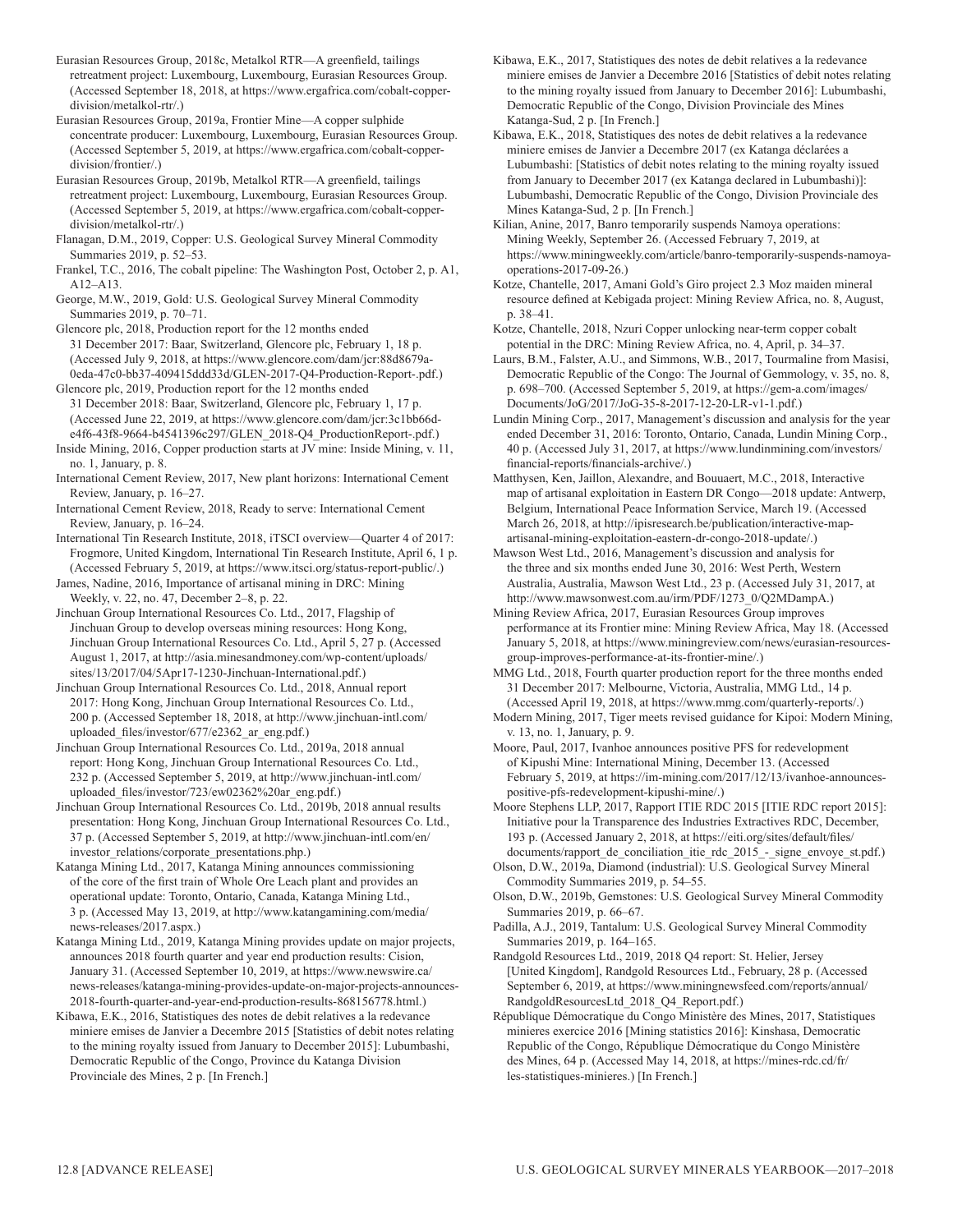- République Démocratique du Congo Ministère des Mines, 2018, Bulletin statistiques minieres exercice 2017 [Mining statistics bulletin 2017]: Kinshasa, Democratic Republic of the Congo, République Démocratique du Congo Ministère des Mines, 66 p. (Accessed June 15, 2018, at https://mines-rdc.cd/fr/les-statistiques-minieres.) [In French.]
- République Démocratique du Congo Ministère des Mines, 2019, Les statistiques minieres exercice 2018 [Mining statistics 2018]: Kinshasa, Democratic Republic of the Congo, République Démocratique du Congo Ministère des Mines, unpaged. (Accessed July 31, 2019, at https://mines-rdc.cd/fr/ les-statistiques-minieres.) [In French.]
- République Démocratique du Congo Ministère des Mines, [undated], Concession SACIM Sprl de la RDC—Plan d'affaires du 2013 au 2018 [DRC SACIM Sprl concession—Business plan from 2013 to 2018]: Kinshasa, Democratic Republic of the Congo, République Démocratique du Congo Ministère des Mines, 20 p. [In French.]
- Roskill Information Services Ltd., 2017, Cobalt—DRC delays ban on exports… again: Roskill Information Services, January 18. (Accessed May 2, 2018, at https://roskill.com/news/cobalt-drc-delays-ban-exportsagain/.)
- Roskill Information Services Ltd., 2018, Cobalt—Trafigura signs deal with Chemaf for cobalt hydroxide: Roskill Information Services Ltd., April 17. (Accessed September 5, 2019, at https://roskill.com/news/cobalt-trafigurasigns-deal-with-chemaf-for-cobalt-hydroxide/.)
- Shedd, K.B., 2018, Cobalt: U.S. Geological Survey Mineral Commodity Summaries 2018, p. 50–51.
- Shedd, K.B., 2019, Cobalt: U.S. Geological Survey Mineral Commodity Summaries 2019, p. 50–51.
- Thomson Reuters, 2018, Congo declares cobalt 'strategic', nearly tripling royalty rate: Thomson Reuters, December 3. (Accessed March 5, 2021, at https://www.reuters.com/article/us-congo-cobalt/congo-declares-cobaltstrategic-nearly-tripling-royalty-rate-idUSKBN1O220D.)
- van Vuuren, R.J., 2018, Kibali—Mammoth mine delivers massive contributions: Mining Review Africa, no. 4, April, p. 46–47.
- Weyns, Yannick, Hoex, Lotte, and Matthysen, Ken, 2016, Analysis of the interactive map of artisanal mining areas in eastern DR Congo—2015 update: Antwerp, Belgium, International Peace Information Service, October, 41 p. (Accessed August 1, 2017 at http://ipisresearch.be/wp-content/ uploads/2016/10/Mapping-minerals-in-eastern-DR-Congo\_v005.pdf.)

Woody, Karen, 2019, Section 1502 of the Dodd-Frank Act—Past, present & future: Assent Compliance Blog, November 12. (Accessed March 4, 2021, at https://blog.assentcompliance.com/index.php/dodd-frank-past-present-future/.) World Mining, 1979, Tantalum and columbium in Zaire: World Mining, v. 32,

no. 10, September, p. 69.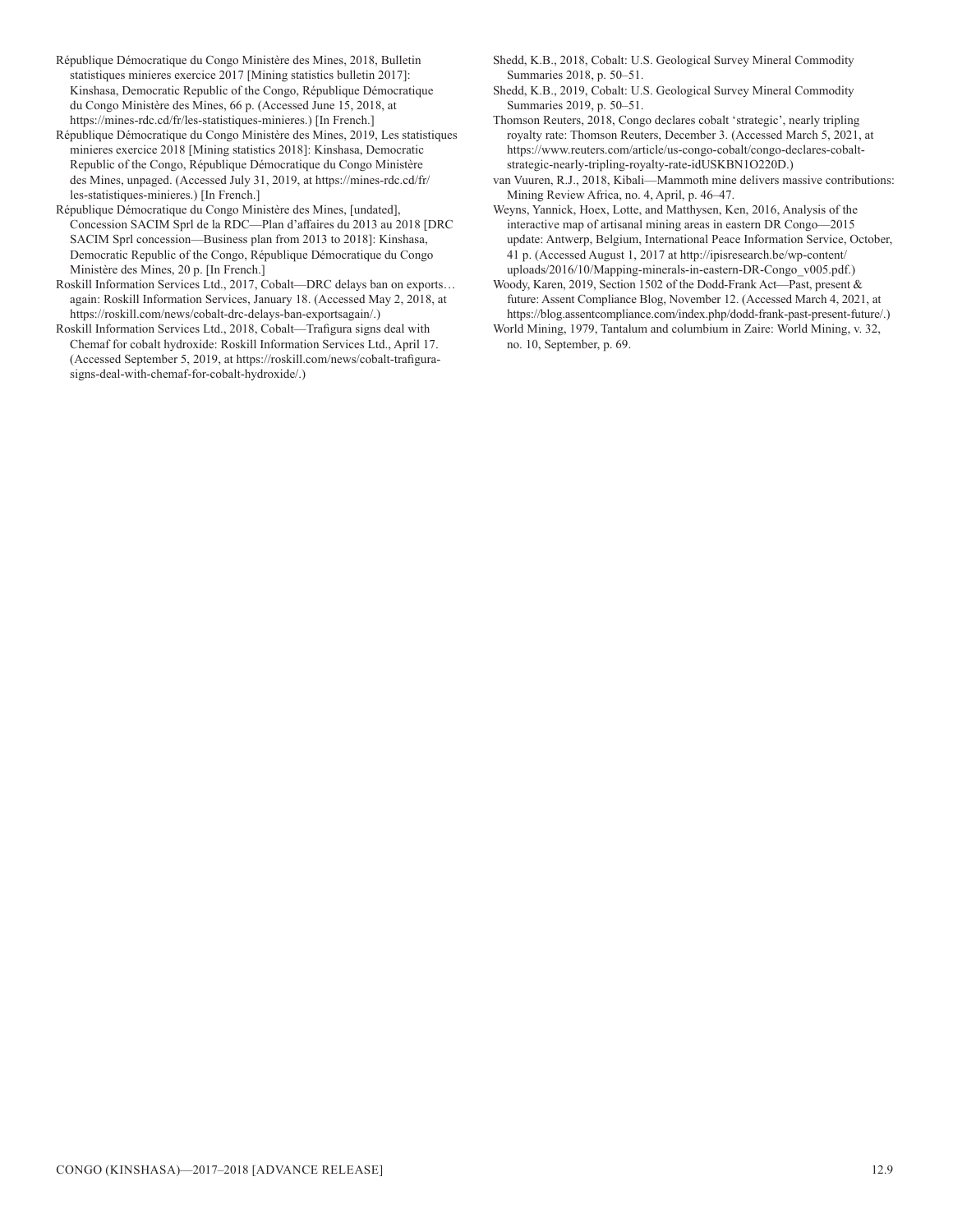# TABLE 1 CONGO (KINSHASA): PRODUCTION OF MINERAL COMMODITIES<sup>1</sup>

#### (Metric tons, gross weight, unless otherwise specified)

| Commodity <sup>2</sup><br>2014<br>2015<br>2016<br>2018<br>2017<br><b>METALS</b><br>Cobalt:<br>Mine, Co content, recoverable <sup>e, 3</sup><br>72,000 r<br>68,000 r<br>$65,000$ <sup>r</sup><br>80,000<br>104,000<br>Refinery, metal <sup>4</sup><br>50 <sup>r</sup><br>2,859<br>3,141<br>120<br>60<br>Copper:<br>Mine, Cu content: <sup>5</sup><br>Concentrates <sup>e</sup><br>$164,000$ <sup>r</sup><br>$168,000$ <sup>r</sup><br>$212,000$ <sup>r</sup><br>280,000<br>276,000<br>Solvent extraction <sup>6</sup><br>945,607<br>866,407<br>870,589<br>811,274<br>818,730<br>1,030,000<br>Total <sup>e</sup><br>1,040,000<br>1,020,000<br>1,090,000<br>1,230,000<br>$56,000$ <sup>r</sup><br>$34,000$ <sup>r</sup><br>Smelter, primary, black<br>26,000<br>42,000<br>47,000<br>Refinery, primary:<br>945,607<br>Electrowon<br>866,407<br>870,589<br>811,274<br>818,730<br>Other<br>10,039<br>11,559<br>15,347<br>11,757<br>7,631<br>Total<br>878,000<br>886,000<br>830,000<br>821,000<br>953,000<br>21,000<br>21,000<br>15,000<br>11,000<br>1,000<br>Germanium, mine, Ge content <sup>e</sup><br>kilograms<br>$39,000$ <sup>r</sup><br>$36,000$ <sup>r</sup><br>$40,000$ $r$<br>39,000<br>46,000<br>do.<br>Gold, mine, Au content <sup>e</sup><br>764<br>653<br>101<br>Lead, mine, Pb content<br>14,884<br>Manganese, mine, ore <sup>8</sup><br>$\overline{a}$<br>Ξ.<br>--<br>Ξ.<br>Niobium and tantalum, mineral concentrate:<br>Cassiterite:<br>Gross weight<br>7,295<br>8,304<br>11,824<br>18,893<br>16,273<br>$74$ <sup>r</sup><br>$84$ <sup>r</sup><br>120<br>190<br>160<br>Nb content<br>Ta content<br>110<br>$125$ <sup>r</sup><br>180<br>280<br>240<br>Columbite-tantalite:<br>Gross weight<br>1,140<br>2.102<br>2,414<br>2,174<br>2,267<br>370<br>200<br>420<br>380<br>400<br>Nb content<br>$465$ <sup>r</sup><br>Ta content<br>250<br>530<br>480<br>500<br>$-$ e<br>Silver, mine, Ag content<br>6,492<br>2,412<br>835<br>kilograms<br>Tin, mine:<br>Gross weight<br>7,295<br>8,304<br>11,824<br>18,893<br>16,273<br>7,100<br>9,800<br>4,400<br>5,000<br>11,000<br>Concentrate, Sn content <sup>e</sup><br>Tungsten, mine:<br>Gross weight<br>16<br>106<br>154<br>252<br>380<br>$51$ <sup>r</sup><br>8<br>73<br>120<br>180<br>Concentrate, W content <sup>e</sup><br>$1,129$ <sup>7</sup><br>Zinc, mine, Zn content<br>12,587<br>12,737<br>12,675<br>12,337<br><b>INDUSTRIAL MINERALS</b><br>Cement, hydraulic<br>329,205 r<br>398,749<br>253,201 r<br>899,533<br>1,842,782<br>Diamond, by type:<br>thousand carats<br>14,689<br>14,284<br>12,377<br>15,415<br>11,929<br>Artisanal<br>244<br>3,182<br>3,688<br>3,202<br>Large-scale<br>1,505<br>do.<br>35<br>28<br>14<br>14<br>14<br>Gemstones, tourmaline <sup>e</sup><br>340,000 e<br>$326,100$ <sup>r</sup><br>340,000 °<br>Stone, crushed, unspecified<br>285,100<br>306,800 r<br>3,000,000<br>3,000,000<br>2,800,000<br>2,900,000<br>3,300,000<br>Sulfur, compounds, sulfuric acid <sup>e</sup><br>MINERAL FUELS AND RELATED MATERIALS<br>8,000 °<br>8,000 °<br>Coal, bituminous<br>$5,600$ <sup>r</sup><br>$6,900$ <sup>r</sup><br>$8,200$ <sup>r</sup><br>Petroleum, crude<br>thousand 42-gallon barrels<br>8,362<br>8,247<br>7,837<br>7,536<br>8,393 |  |  |  |
|-------------------------------------------------------------------------------------------------------------------------------------------------------------------------------------------------------------------------------------------------------------------------------------------------------------------------------------------------------------------------------------------------------------------------------------------------------------------------------------------------------------------------------------------------------------------------------------------------------------------------------------------------------------------------------------------------------------------------------------------------------------------------------------------------------------------------------------------------------------------------------------------------------------------------------------------------------------------------------------------------------------------------------------------------------------------------------------------------------------------------------------------------------------------------------------------------------------------------------------------------------------------------------------------------------------------------------------------------------------------------------------------------------------------------------------------------------------------------------------------------------------------------------------------------------------------------------------------------------------------------------------------------------------------------------------------------------------------------------------------------------------------------------------------------------------------------------------------------------------------------------------------------------------------------------------------------------------------------------------------------------------------------------------------------------------------------------------------------------------------------------------------------------------------------------------------------------------------------------------------------------------------------------------------------------------------------------------------------------------------------------------------------------------------------------------------------------------------------------------------------------------------------------------------------------------------------------------------------------------------------------------------------------------------------------------------------------------------------------------------------------------------------------------------------------------------------------------------------------------------------------------------------------------------------------------------------------------------------------------------------------------------------------------------------------------------------------------------------------------------------------------------------------------------------------------------------------------------------|--|--|--|
|                                                                                                                                                                                                                                                                                                                                                                                                                                                                                                                                                                                                                                                                                                                                                                                                                                                                                                                                                                                                                                                                                                                                                                                                                                                                                                                                                                                                                                                                                                                                                                                                                                                                                                                                                                                                                                                                                                                                                                                                                                                                                                                                                                                                                                                                                                                                                                                                                                                                                                                                                                                                                                                                                                                                                                                                                                                                                                                                                                                                                                                                                                                                                                                                                         |  |  |  |
|                                                                                                                                                                                                                                                                                                                                                                                                                                                                                                                                                                                                                                                                                                                                                                                                                                                                                                                                                                                                                                                                                                                                                                                                                                                                                                                                                                                                                                                                                                                                                                                                                                                                                                                                                                                                                                                                                                                                                                                                                                                                                                                                                                                                                                                                                                                                                                                                                                                                                                                                                                                                                                                                                                                                                                                                                                                                                                                                                                                                                                                                                                                                                                                                                         |  |  |  |
|                                                                                                                                                                                                                                                                                                                                                                                                                                                                                                                                                                                                                                                                                                                                                                                                                                                                                                                                                                                                                                                                                                                                                                                                                                                                                                                                                                                                                                                                                                                                                                                                                                                                                                                                                                                                                                                                                                                                                                                                                                                                                                                                                                                                                                                                                                                                                                                                                                                                                                                                                                                                                                                                                                                                                                                                                                                                                                                                                                                                                                                                                                                                                                                                                         |  |  |  |
|                                                                                                                                                                                                                                                                                                                                                                                                                                                                                                                                                                                                                                                                                                                                                                                                                                                                                                                                                                                                                                                                                                                                                                                                                                                                                                                                                                                                                                                                                                                                                                                                                                                                                                                                                                                                                                                                                                                                                                                                                                                                                                                                                                                                                                                                                                                                                                                                                                                                                                                                                                                                                                                                                                                                                                                                                                                                                                                                                                                                                                                                                                                                                                                                                         |  |  |  |
|                                                                                                                                                                                                                                                                                                                                                                                                                                                                                                                                                                                                                                                                                                                                                                                                                                                                                                                                                                                                                                                                                                                                                                                                                                                                                                                                                                                                                                                                                                                                                                                                                                                                                                                                                                                                                                                                                                                                                                                                                                                                                                                                                                                                                                                                                                                                                                                                                                                                                                                                                                                                                                                                                                                                                                                                                                                                                                                                                                                                                                                                                                                                                                                                                         |  |  |  |
|                                                                                                                                                                                                                                                                                                                                                                                                                                                                                                                                                                                                                                                                                                                                                                                                                                                                                                                                                                                                                                                                                                                                                                                                                                                                                                                                                                                                                                                                                                                                                                                                                                                                                                                                                                                                                                                                                                                                                                                                                                                                                                                                                                                                                                                                                                                                                                                                                                                                                                                                                                                                                                                                                                                                                                                                                                                                                                                                                                                                                                                                                                                                                                                                                         |  |  |  |
|                                                                                                                                                                                                                                                                                                                                                                                                                                                                                                                                                                                                                                                                                                                                                                                                                                                                                                                                                                                                                                                                                                                                                                                                                                                                                                                                                                                                                                                                                                                                                                                                                                                                                                                                                                                                                                                                                                                                                                                                                                                                                                                                                                                                                                                                                                                                                                                                                                                                                                                                                                                                                                                                                                                                                                                                                                                                                                                                                                                                                                                                                                                                                                                                                         |  |  |  |
|                                                                                                                                                                                                                                                                                                                                                                                                                                                                                                                                                                                                                                                                                                                                                                                                                                                                                                                                                                                                                                                                                                                                                                                                                                                                                                                                                                                                                                                                                                                                                                                                                                                                                                                                                                                                                                                                                                                                                                                                                                                                                                                                                                                                                                                                                                                                                                                                                                                                                                                                                                                                                                                                                                                                                                                                                                                                                                                                                                                                                                                                                                                                                                                                                         |  |  |  |
|                                                                                                                                                                                                                                                                                                                                                                                                                                                                                                                                                                                                                                                                                                                                                                                                                                                                                                                                                                                                                                                                                                                                                                                                                                                                                                                                                                                                                                                                                                                                                                                                                                                                                                                                                                                                                                                                                                                                                                                                                                                                                                                                                                                                                                                                                                                                                                                                                                                                                                                                                                                                                                                                                                                                                                                                                                                                                                                                                                                                                                                                                                                                                                                                                         |  |  |  |
|                                                                                                                                                                                                                                                                                                                                                                                                                                                                                                                                                                                                                                                                                                                                                                                                                                                                                                                                                                                                                                                                                                                                                                                                                                                                                                                                                                                                                                                                                                                                                                                                                                                                                                                                                                                                                                                                                                                                                                                                                                                                                                                                                                                                                                                                                                                                                                                                                                                                                                                                                                                                                                                                                                                                                                                                                                                                                                                                                                                                                                                                                                                                                                                                                         |  |  |  |
|                                                                                                                                                                                                                                                                                                                                                                                                                                                                                                                                                                                                                                                                                                                                                                                                                                                                                                                                                                                                                                                                                                                                                                                                                                                                                                                                                                                                                                                                                                                                                                                                                                                                                                                                                                                                                                                                                                                                                                                                                                                                                                                                                                                                                                                                                                                                                                                                                                                                                                                                                                                                                                                                                                                                                                                                                                                                                                                                                                                                                                                                                                                                                                                                                         |  |  |  |
|                                                                                                                                                                                                                                                                                                                                                                                                                                                                                                                                                                                                                                                                                                                                                                                                                                                                                                                                                                                                                                                                                                                                                                                                                                                                                                                                                                                                                                                                                                                                                                                                                                                                                                                                                                                                                                                                                                                                                                                                                                                                                                                                                                                                                                                                                                                                                                                                                                                                                                                                                                                                                                                                                                                                                                                                                                                                                                                                                                                                                                                                                                                                                                                                                         |  |  |  |
|                                                                                                                                                                                                                                                                                                                                                                                                                                                                                                                                                                                                                                                                                                                                                                                                                                                                                                                                                                                                                                                                                                                                                                                                                                                                                                                                                                                                                                                                                                                                                                                                                                                                                                                                                                                                                                                                                                                                                                                                                                                                                                                                                                                                                                                                                                                                                                                                                                                                                                                                                                                                                                                                                                                                                                                                                                                                                                                                                                                                                                                                                                                                                                                                                         |  |  |  |
|                                                                                                                                                                                                                                                                                                                                                                                                                                                                                                                                                                                                                                                                                                                                                                                                                                                                                                                                                                                                                                                                                                                                                                                                                                                                                                                                                                                                                                                                                                                                                                                                                                                                                                                                                                                                                                                                                                                                                                                                                                                                                                                                                                                                                                                                                                                                                                                                                                                                                                                                                                                                                                                                                                                                                                                                                                                                                                                                                                                                                                                                                                                                                                                                                         |  |  |  |
|                                                                                                                                                                                                                                                                                                                                                                                                                                                                                                                                                                                                                                                                                                                                                                                                                                                                                                                                                                                                                                                                                                                                                                                                                                                                                                                                                                                                                                                                                                                                                                                                                                                                                                                                                                                                                                                                                                                                                                                                                                                                                                                                                                                                                                                                                                                                                                                                                                                                                                                                                                                                                                                                                                                                                                                                                                                                                                                                                                                                                                                                                                                                                                                                                         |  |  |  |
|                                                                                                                                                                                                                                                                                                                                                                                                                                                                                                                                                                                                                                                                                                                                                                                                                                                                                                                                                                                                                                                                                                                                                                                                                                                                                                                                                                                                                                                                                                                                                                                                                                                                                                                                                                                                                                                                                                                                                                                                                                                                                                                                                                                                                                                                                                                                                                                                                                                                                                                                                                                                                                                                                                                                                                                                                                                                                                                                                                                                                                                                                                                                                                                                                         |  |  |  |
|                                                                                                                                                                                                                                                                                                                                                                                                                                                                                                                                                                                                                                                                                                                                                                                                                                                                                                                                                                                                                                                                                                                                                                                                                                                                                                                                                                                                                                                                                                                                                                                                                                                                                                                                                                                                                                                                                                                                                                                                                                                                                                                                                                                                                                                                                                                                                                                                                                                                                                                                                                                                                                                                                                                                                                                                                                                                                                                                                                                                                                                                                                                                                                                                                         |  |  |  |
|                                                                                                                                                                                                                                                                                                                                                                                                                                                                                                                                                                                                                                                                                                                                                                                                                                                                                                                                                                                                                                                                                                                                                                                                                                                                                                                                                                                                                                                                                                                                                                                                                                                                                                                                                                                                                                                                                                                                                                                                                                                                                                                                                                                                                                                                                                                                                                                                                                                                                                                                                                                                                                                                                                                                                                                                                                                                                                                                                                                                                                                                                                                                                                                                                         |  |  |  |
|                                                                                                                                                                                                                                                                                                                                                                                                                                                                                                                                                                                                                                                                                                                                                                                                                                                                                                                                                                                                                                                                                                                                                                                                                                                                                                                                                                                                                                                                                                                                                                                                                                                                                                                                                                                                                                                                                                                                                                                                                                                                                                                                                                                                                                                                                                                                                                                                                                                                                                                                                                                                                                                                                                                                                                                                                                                                                                                                                                                                                                                                                                                                                                                                                         |  |  |  |
|                                                                                                                                                                                                                                                                                                                                                                                                                                                                                                                                                                                                                                                                                                                                                                                                                                                                                                                                                                                                                                                                                                                                                                                                                                                                                                                                                                                                                                                                                                                                                                                                                                                                                                                                                                                                                                                                                                                                                                                                                                                                                                                                                                                                                                                                                                                                                                                                                                                                                                                                                                                                                                                                                                                                                                                                                                                                                                                                                                                                                                                                                                                                                                                                                         |  |  |  |
|                                                                                                                                                                                                                                                                                                                                                                                                                                                                                                                                                                                                                                                                                                                                                                                                                                                                                                                                                                                                                                                                                                                                                                                                                                                                                                                                                                                                                                                                                                                                                                                                                                                                                                                                                                                                                                                                                                                                                                                                                                                                                                                                                                                                                                                                                                                                                                                                                                                                                                                                                                                                                                                                                                                                                                                                                                                                                                                                                                                                                                                                                                                                                                                                                         |  |  |  |
|                                                                                                                                                                                                                                                                                                                                                                                                                                                                                                                                                                                                                                                                                                                                                                                                                                                                                                                                                                                                                                                                                                                                                                                                                                                                                                                                                                                                                                                                                                                                                                                                                                                                                                                                                                                                                                                                                                                                                                                                                                                                                                                                                                                                                                                                                                                                                                                                                                                                                                                                                                                                                                                                                                                                                                                                                                                                                                                                                                                                                                                                                                                                                                                                                         |  |  |  |
|                                                                                                                                                                                                                                                                                                                                                                                                                                                                                                                                                                                                                                                                                                                                                                                                                                                                                                                                                                                                                                                                                                                                                                                                                                                                                                                                                                                                                                                                                                                                                                                                                                                                                                                                                                                                                                                                                                                                                                                                                                                                                                                                                                                                                                                                                                                                                                                                                                                                                                                                                                                                                                                                                                                                                                                                                                                                                                                                                                                                                                                                                                                                                                                                                         |  |  |  |
|                                                                                                                                                                                                                                                                                                                                                                                                                                                                                                                                                                                                                                                                                                                                                                                                                                                                                                                                                                                                                                                                                                                                                                                                                                                                                                                                                                                                                                                                                                                                                                                                                                                                                                                                                                                                                                                                                                                                                                                                                                                                                                                                                                                                                                                                                                                                                                                                                                                                                                                                                                                                                                                                                                                                                                                                                                                                                                                                                                                                                                                                                                                                                                                                                         |  |  |  |
|                                                                                                                                                                                                                                                                                                                                                                                                                                                                                                                                                                                                                                                                                                                                                                                                                                                                                                                                                                                                                                                                                                                                                                                                                                                                                                                                                                                                                                                                                                                                                                                                                                                                                                                                                                                                                                                                                                                                                                                                                                                                                                                                                                                                                                                                                                                                                                                                                                                                                                                                                                                                                                                                                                                                                                                                                                                                                                                                                                                                                                                                                                                                                                                                                         |  |  |  |
|                                                                                                                                                                                                                                                                                                                                                                                                                                                                                                                                                                                                                                                                                                                                                                                                                                                                                                                                                                                                                                                                                                                                                                                                                                                                                                                                                                                                                                                                                                                                                                                                                                                                                                                                                                                                                                                                                                                                                                                                                                                                                                                                                                                                                                                                                                                                                                                                                                                                                                                                                                                                                                                                                                                                                                                                                                                                                                                                                                                                                                                                                                                                                                                                                         |  |  |  |
|                                                                                                                                                                                                                                                                                                                                                                                                                                                                                                                                                                                                                                                                                                                                                                                                                                                                                                                                                                                                                                                                                                                                                                                                                                                                                                                                                                                                                                                                                                                                                                                                                                                                                                                                                                                                                                                                                                                                                                                                                                                                                                                                                                                                                                                                                                                                                                                                                                                                                                                                                                                                                                                                                                                                                                                                                                                                                                                                                                                                                                                                                                                                                                                                                         |  |  |  |
|                                                                                                                                                                                                                                                                                                                                                                                                                                                                                                                                                                                                                                                                                                                                                                                                                                                                                                                                                                                                                                                                                                                                                                                                                                                                                                                                                                                                                                                                                                                                                                                                                                                                                                                                                                                                                                                                                                                                                                                                                                                                                                                                                                                                                                                                                                                                                                                                                                                                                                                                                                                                                                                                                                                                                                                                                                                                                                                                                                                                                                                                                                                                                                                                                         |  |  |  |
|                                                                                                                                                                                                                                                                                                                                                                                                                                                                                                                                                                                                                                                                                                                                                                                                                                                                                                                                                                                                                                                                                                                                                                                                                                                                                                                                                                                                                                                                                                                                                                                                                                                                                                                                                                                                                                                                                                                                                                                                                                                                                                                                                                                                                                                                                                                                                                                                                                                                                                                                                                                                                                                                                                                                                                                                                                                                                                                                                                                                                                                                                                                                                                                                                         |  |  |  |
|                                                                                                                                                                                                                                                                                                                                                                                                                                                                                                                                                                                                                                                                                                                                                                                                                                                                                                                                                                                                                                                                                                                                                                                                                                                                                                                                                                                                                                                                                                                                                                                                                                                                                                                                                                                                                                                                                                                                                                                                                                                                                                                                                                                                                                                                                                                                                                                                                                                                                                                                                                                                                                                                                                                                                                                                                                                                                                                                                                                                                                                                                                                                                                                                                         |  |  |  |
|                                                                                                                                                                                                                                                                                                                                                                                                                                                                                                                                                                                                                                                                                                                                                                                                                                                                                                                                                                                                                                                                                                                                                                                                                                                                                                                                                                                                                                                                                                                                                                                                                                                                                                                                                                                                                                                                                                                                                                                                                                                                                                                                                                                                                                                                                                                                                                                                                                                                                                                                                                                                                                                                                                                                                                                                                                                                                                                                                                                                                                                                                                                                                                                                                         |  |  |  |
|                                                                                                                                                                                                                                                                                                                                                                                                                                                                                                                                                                                                                                                                                                                                                                                                                                                                                                                                                                                                                                                                                                                                                                                                                                                                                                                                                                                                                                                                                                                                                                                                                                                                                                                                                                                                                                                                                                                                                                                                                                                                                                                                                                                                                                                                                                                                                                                                                                                                                                                                                                                                                                                                                                                                                                                                                                                                                                                                                                                                                                                                                                                                                                                                                         |  |  |  |
|                                                                                                                                                                                                                                                                                                                                                                                                                                                                                                                                                                                                                                                                                                                                                                                                                                                                                                                                                                                                                                                                                                                                                                                                                                                                                                                                                                                                                                                                                                                                                                                                                                                                                                                                                                                                                                                                                                                                                                                                                                                                                                                                                                                                                                                                                                                                                                                                                                                                                                                                                                                                                                                                                                                                                                                                                                                                                                                                                                                                                                                                                                                                                                                                                         |  |  |  |
|                                                                                                                                                                                                                                                                                                                                                                                                                                                                                                                                                                                                                                                                                                                                                                                                                                                                                                                                                                                                                                                                                                                                                                                                                                                                                                                                                                                                                                                                                                                                                                                                                                                                                                                                                                                                                                                                                                                                                                                                                                                                                                                                                                                                                                                                                                                                                                                                                                                                                                                                                                                                                                                                                                                                                                                                                                                                                                                                                                                                                                                                                                                                                                                                                         |  |  |  |
|                                                                                                                                                                                                                                                                                                                                                                                                                                                                                                                                                                                                                                                                                                                                                                                                                                                                                                                                                                                                                                                                                                                                                                                                                                                                                                                                                                                                                                                                                                                                                                                                                                                                                                                                                                                                                                                                                                                                                                                                                                                                                                                                                                                                                                                                                                                                                                                                                                                                                                                                                                                                                                                                                                                                                                                                                                                                                                                                                                                                                                                                                                                                                                                                                         |  |  |  |
|                                                                                                                                                                                                                                                                                                                                                                                                                                                                                                                                                                                                                                                                                                                                                                                                                                                                                                                                                                                                                                                                                                                                                                                                                                                                                                                                                                                                                                                                                                                                                                                                                                                                                                                                                                                                                                                                                                                                                                                                                                                                                                                                                                                                                                                                                                                                                                                                                                                                                                                                                                                                                                                                                                                                                                                                                                                                                                                                                                                                                                                                                                                                                                                                                         |  |  |  |
|                                                                                                                                                                                                                                                                                                                                                                                                                                                                                                                                                                                                                                                                                                                                                                                                                                                                                                                                                                                                                                                                                                                                                                                                                                                                                                                                                                                                                                                                                                                                                                                                                                                                                                                                                                                                                                                                                                                                                                                                                                                                                                                                                                                                                                                                                                                                                                                                                                                                                                                                                                                                                                                                                                                                                                                                                                                                                                                                                                                                                                                                                                                                                                                                                         |  |  |  |
|                                                                                                                                                                                                                                                                                                                                                                                                                                                                                                                                                                                                                                                                                                                                                                                                                                                                                                                                                                                                                                                                                                                                                                                                                                                                                                                                                                                                                                                                                                                                                                                                                                                                                                                                                                                                                                                                                                                                                                                                                                                                                                                                                                                                                                                                                                                                                                                                                                                                                                                                                                                                                                                                                                                                                                                                                                                                                                                                                                                                                                                                                                                                                                                                                         |  |  |  |
|                                                                                                                                                                                                                                                                                                                                                                                                                                                                                                                                                                                                                                                                                                                                                                                                                                                                                                                                                                                                                                                                                                                                                                                                                                                                                                                                                                                                                                                                                                                                                                                                                                                                                                                                                                                                                                                                                                                                                                                                                                                                                                                                                                                                                                                                                                                                                                                                                                                                                                                                                                                                                                                                                                                                                                                                                                                                                                                                                                                                                                                                                                                                                                                                                         |  |  |  |
|                                                                                                                                                                                                                                                                                                                                                                                                                                                                                                                                                                                                                                                                                                                                                                                                                                                                                                                                                                                                                                                                                                                                                                                                                                                                                                                                                                                                                                                                                                                                                                                                                                                                                                                                                                                                                                                                                                                                                                                                                                                                                                                                                                                                                                                                                                                                                                                                                                                                                                                                                                                                                                                                                                                                                                                                                                                                                                                                                                                                                                                                                                                                                                                                                         |  |  |  |
|                                                                                                                                                                                                                                                                                                                                                                                                                                                                                                                                                                                                                                                                                                                                                                                                                                                                                                                                                                                                                                                                                                                                                                                                                                                                                                                                                                                                                                                                                                                                                                                                                                                                                                                                                                                                                                                                                                                                                                                                                                                                                                                                                                                                                                                                                                                                                                                                                                                                                                                                                                                                                                                                                                                                                                                                                                                                                                                                                                                                                                                                                                                                                                                                                         |  |  |  |
|                                                                                                                                                                                                                                                                                                                                                                                                                                                                                                                                                                                                                                                                                                                                                                                                                                                                                                                                                                                                                                                                                                                                                                                                                                                                                                                                                                                                                                                                                                                                                                                                                                                                                                                                                                                                                                                                                                                                                                                                                                                                                                                                                                                                                                                                                                                                                                                                                                                                                                                                                                                                                                                                                                                                                                                                                                                                                                                                                                                                                                                                                                                                                                                                                         |  |  |  |
|                                                                                                                                                                                                                                                                                                                                                                                                                                                                                                                                                                                                                                                                                                                                                                                                                                                                                                                                                                                                                                                                                                                                                                                                                                                                                                                                                                                                                                                                                                                                                                                                                                                                                                                                                                                                                                                                                                                                                                                                                                                                                                                                                                                                                                                                                                                                                                                                                                                                                                                                                                                                                                                                                                                                                                                                                                                                                                                                                                                                                                                                                                                                                                                                                         |  |  |  |
|                                                                                                                                                                                                                                                                                                                                                                                                                                                                                                                                                                                                                                                                                                                                                                                                                                                                                                                                                                                                                                                                                                                                                                                                                                                                                                                                                                                                                                                                                                                                                                                                                                                                                                                                                                                                                                                                                                                                                                                                                                                                                                                                                                                                                                                                                                                                                                                                                                                                                                                                                                                                                                                                                                                                                                                                                                                                                                                                                                                                                                                                                                                                                                                                                         |  |  |  |
|                                                                                                                                                                                                                                                                                                                                                                                                                                                                                                                                                                                                                                                                                                                                                                                                                                                                                                                                                                                                                                                                                                                                                                                                                                                                                                                                                                                                                                                                                                                                                                                                                                                                                                                                                                                                                                                                                                                                                                                                                                                                                                                                                                                                                                                                                                                                                                                                                                                                                                                                                                                                                                                                                                                                                                                                                                                                                                                                                                                                                                                                                                                                                                                                                         |  |  |  |
|                                                                                                                                                                                                                                                                                                                                                                                                                                                                                                                                                                                                                                                                                                                                                                                                                                                                                                                                                                                                                                                                                                                                                                                                                                                                                                                                                                                                                                                                                                                                                                                                                                                                                                                                                                                                                                                                                                                                                                                                                                                                                                                                                                                                                                                                                                                                                                                                                                                                                                                                                                                                                                                                                                                                                                                                                                                                                                                                                                                                                                                                                                                                                                                                                         |  |  |  |
|                                                                                                                                                                                                                                                                                                                                                                                                                                                                                                                                                                                                                                                                                                                                                                                                                                                                                                                                                                                                                                                                                                                                                                                                                                                                                                                                                                                                                                                                                                                                                                                                                                                                                                                                                                                                                                                                                                                                                                                                                                                                                                                                                                                                                                                                                                                                                                                                                                                                                                                                                                                                                                                                                                                                                                                                                                                                                                                                                                                                                                                                                                                                                                                                                         |  |  |  |

<sup>e</sup>Estimated. <sup>r</sup>Revised. do. Ditto. -- Zero.

<sup>1</sup>Table includes data available through September 5, 2019. All data are reported unless otherwise noted. Estimated data are rounded to no more than three significant digits.

<sup>2</sup>In addition to the commodities listed, amethyst and crude construction materials, including brick may have been produced, but available information was inadequate to make reliable estimates of output.

<sup>3</sup>Determined from estimated cobalt content of ores, concentrates, refined cobalt metal, and intermediate products such as crude cobalt alloys, crude cobalt hydroxide, and crude cobalt carbonate, produced from cobalt ores and concentrates, tailings, and slags sourced from Congo (Kinshasa).

4 Does not include production of cobalt in alloys, carbonate, hydroxide, and other materials that would require further refining.

<sup>5</sup>Recoverable content.

<sup>6</sup>The copper content of solvent extraction output at the mine level is the same as electrowon refinery output because copper produced in the solvent extraction and electrowinning process is typically reported only at the refinery level.

<sup>7</sup>Reported exports.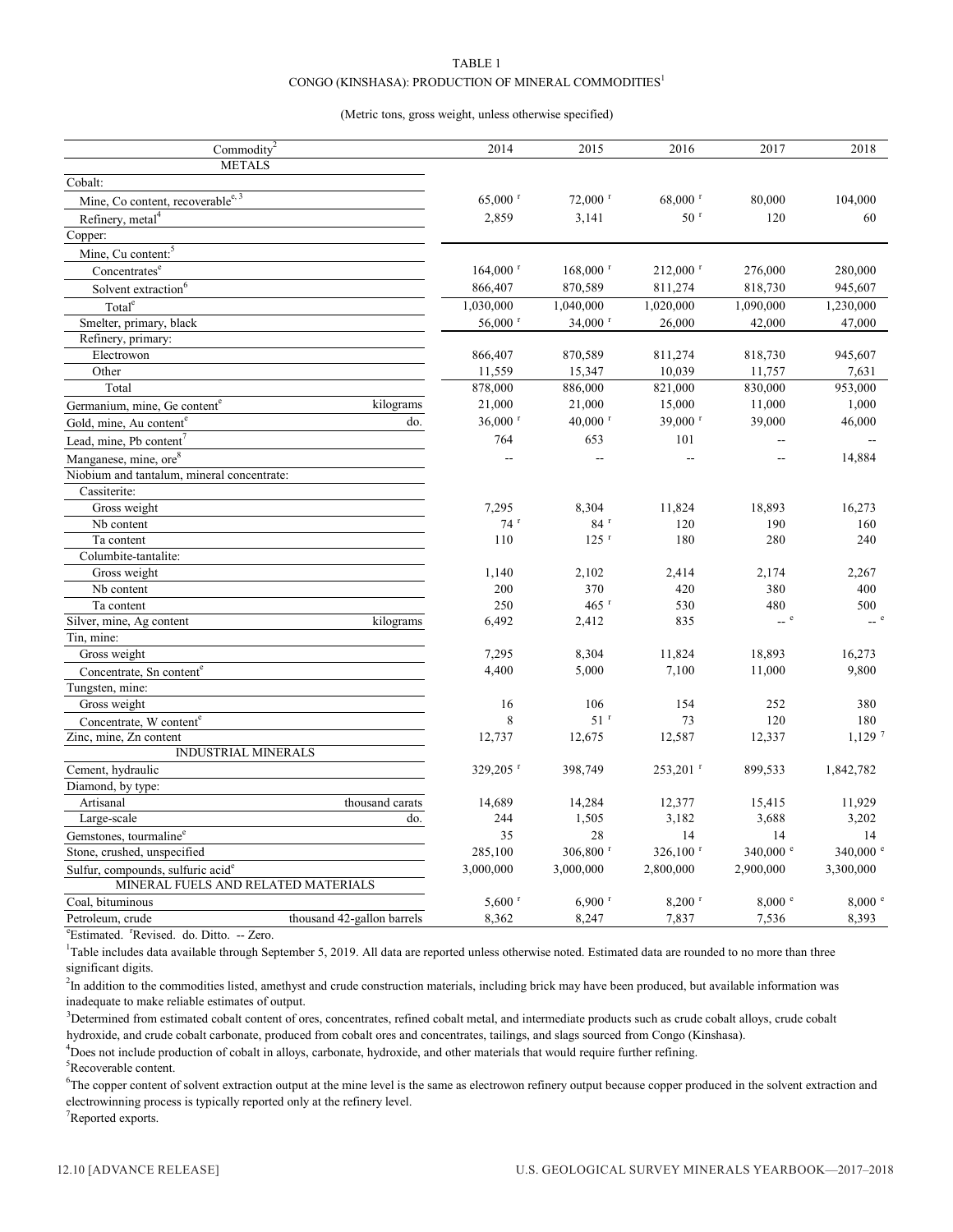# TABLE 2 CONGO (KINSHASA): STRUCTURE OF THE MINERAL INDUSTRY IN 2018

# (Metric tons unless otherwise specified)

|                    | Major operating companies                                                                                                                                               |                                                                |                                                       |
|--------------------|-------------------------------------------------------------------------------------------------------------------------------------------------------------------------|----------------------------------------------------------------|-------------------------------------------------------|
| Commodity          | and major equity owners                                                                                                                                                 | Location of main facilities                                    | Annual capacity                                       |
| Cement             | Lucky Cement Ltd. and Groupe Rawji                                                                                                                                      | Plant at Songololo in Bas-Congo Province                       | 1,260,000.                                            |
| Do.                | PPC Barnet DRC Manufacturing SA (PPC<br>Ltd., 69%, and Barnet Group, 21%)                                                                                               | Plant near Kimpese                                             | 1,000,000.                                            |
| Do.                | Cimenterie de Lukala (HeidelbergCement AG,<br>85%)                                                                                                                      | Lukala plant near Kinshasa                                     | 420,000.                                              |
| Do.                | Interlacs (HeidelbergCement AG, 85%)                                                                                                                                    | Kabimba plant near Lubumbashi                                  | 50,000.                                               |
| Do.                | Cimenterie Nationale SARL (Nova                                                                                                                                         | Kimpese plant, 40 kilometers south of                          | 300,000.                                              |
|                    | Cimangola, 58%)                                                                                                                                                         | Kinshasa <sup>1</sup>                                          |                                                       |
| Do.                | Ciment et Matériaux du Katanga [Enterprise<br>Malta Forrest SPRL (EGMF), 50.27%, and<br>Générale des Carrières et des Mines SA<br>(Gécamines), 49.73%]                  | Lubudi plant in Lualaba Province                               | 87,000.                                               |
| Coal               | La Générale des Carrières et des Mines SA<br>(Gécamines)                                                                                                                | Luena Mine in Haut-Katanga Province                            | NA.                                                   |
| Copper and cobalt: |                                                                                                                                                                         |                                                                |                                                       |
| Mine               | Katanga Mining Ltd. (Glencore International<br>AG, 75.2%, and Générale des Carrières et<br>des Mines (Gécamines), 24.8%]                                                | KOV, KTO, <sup>1</sup> and Mashamba East Mines<br>near Kolwezi | 300,000 copper;<br>30,000 cobalt.                     |
| Do.                | Tenke Fungurume Mining SARL [China<br>Molybdenum Co. Ltd., 80%, and Générale<br>des Carrières et des Mines (Gécamines), 20%]                                            | Tenke Fungurume Mine in Lualaba Province                       | 225,000 copper;<br>$18,000^{\circ}$ cobalt.           |
| Do.                | Mutanda Mining SPRL (Glencore plc, 100%)                                                                                                                                | Mutanda Mine in Lualaba Province                               | $220,000^{\circ}$ copper;<br>$28,000^{\circ}$ cobalt. |
| Do.                | Eurasian Resources Group (ERG)                                                                                                                                          | Frontier Mine in Haut-Katanga Province                         | 100,000 copper.                                       |
| Do.                | do.                                                                                                                                                                     | Roan Tailings Retreatment project near<br>Kolwezi              | 77,000 copper;<br>14,000 cobalt.                      |
| Do.                | Boss Mining SPRL [Eurasian Resources Group<br>plc, 70%, and Générale des Carrières et<br>des Mines SA (Gécamines), 30%]                                                 | Mukondo Mountain Mine near Kakanda                             | $40,000^{\circ}$ copper;<br>$10,000^{\circ}$ cobalt.  |
| Do.                | Sicomines [China Railway Group Ltd. and<br>Sinohydro Corp., 68%, and La Générale des<br>Carrières et des Mines SA (Gecamines) and<br>Société Immobilière du Congo, 32%] | Mashamba West Mine in Lualaba Province                         | 125,000 copper.                                       |
| Do.                | MMG Ltd.                                                                                                                                                                | Kinsevere Mine near Kinke                                      | 80,000 copper.                                        |
| Do.                | Ruashi Mining SPRL (Jinchuan Group<br>International Resources Co. Ltd., 75%)                                                                                            | Ruashi Mine near Lubumbashi                                    | 38,000 copper;<br>5,000 cobalt.                       |
| Do.                | Jinchuan Group International Resources Co.<br>Ltd., 77%                                                                                                                 | Kinsenda Mine in Haut-Katanga Province                         | $24,000$ copper                                       |
| Do.                | Chemaf SPRL (subsidiary of Shalina<br>Resources Ltd.)                                                                                                                   | Etoile Mine near Lubumbashi                                    | 51,500 copper;<br>$8,700^{\circ}$ cobalt.             |
| Do.                | La Compagnie Minière de Musonoie Global SAS<br>(Zijin Mining Group Company Ltd., 72%)                                                                                   | Kolwezi Mine in Lualaba Province                               | 50,000 copper;<br>3,000 cobalt.                       |
| Do.                | Congo Dong Fang International Mining sprl                                                                                                                               | Plants in former Katanga Province                              | $45,000^{\circ}$ copper;<br>$8,700^{\circ}$ cobalt.   |
| Do.                | Shituru Mining Corp. SPRL                                                                                                                                               | Shituru Mine in Haut-Katanga Province                          | $40,000^{\circ}$ copper.                              |
| Do.                | Anvil Mining Congo SARL (Mawson West<br>Ltd., $90\%$ )                                                                                                                  | Dikulushi Mine <sup>1</sup> near Lake Mweru                    | 20,000 copper.                                        |
| Do.                | do.                                                                                                                                                                     | Kapulo Mine <sup>1</sup> near Kapulo                           | 19,400 copper.                                        |
| Do.                | CNMC Huachin Mining Mabende                                                                                                                                             | Mine at Mabende                                                | $33,000^{\circ}$ copper.                              |

See footnotes at end of table.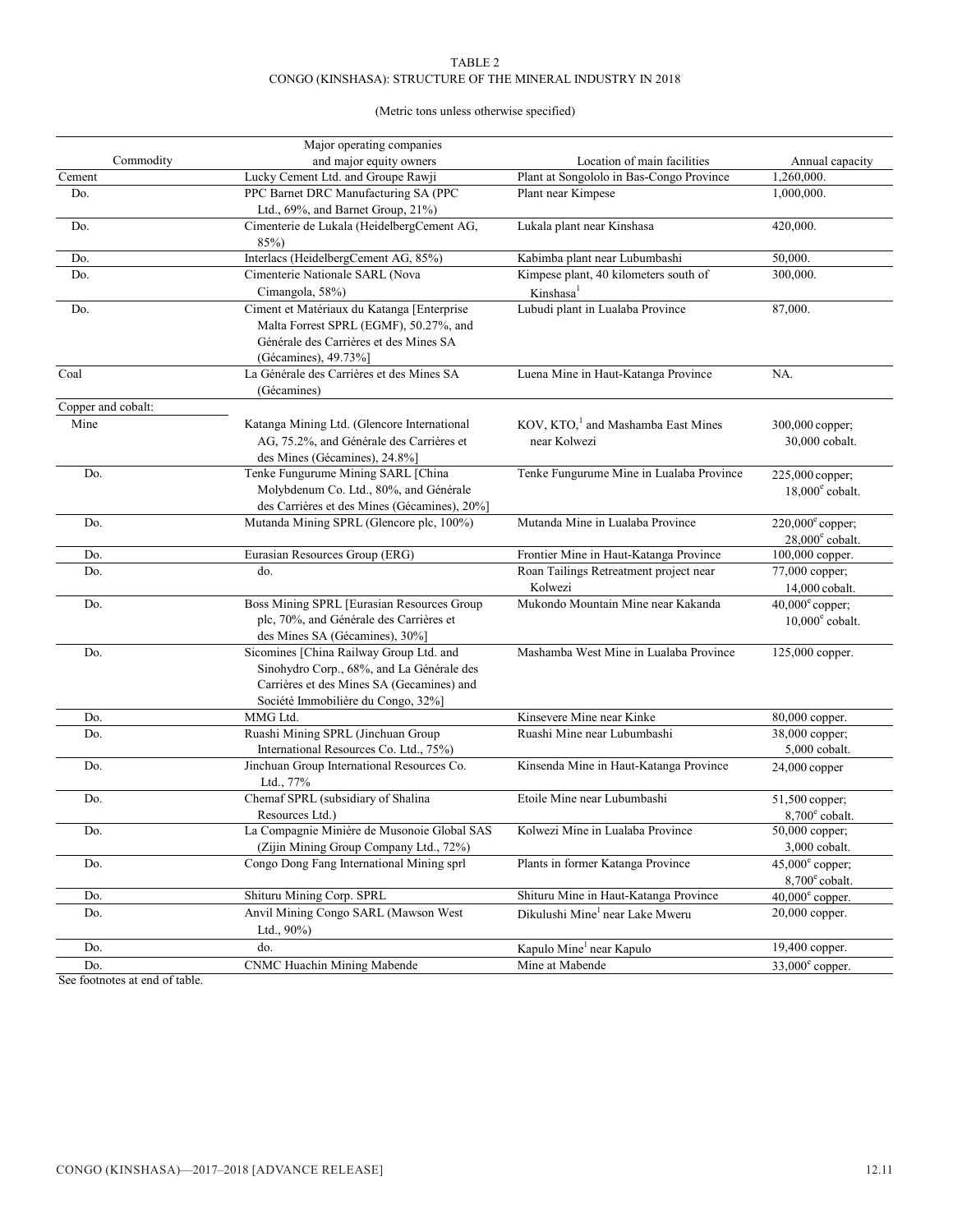## TABLE 2—Continued CONGO (KINSHASA): STRUCTURE OF THE MINERAL INDUSTRY IN 2018

# (Metric tons unless otherwise specified)

|                    |        | Major operating companies                      |                                                            |                             |
|--------------------|--------|------------------------------------------------|------------------------------------------------------------|-----------------------------|
| Commodity          |        | and major equity owners                        | Location of main facilities                                | Annual capacity             |
| Copper and cobalt: |        |                                                |                                                            |                             |
| Mine-Continued     |        | Tiger Resources Ltd., 60%, and La Générale     | Kipoi Mine in Haut-Katanga Province                        | 32,500 copper.              |
|                    |        | des Carrières et des Mines SA (Gécamines), 40% |                                                            |                             |
| Do.                |        | La Minière de Kalumbwe Myunga (MKM)            | Mine near Kolwezi                                          | $29,000^{\circ}$ copper.    |
| Do.                |        | CNMC-Mabende Metal Leach SPRL                  | Plant at Lwisha                                            | 20,000 copper.              |
| Do.                |        | La Générale des Carrières et des Mines SA      | Kamfundwa and Kilamusembu Mines                            | $20,000^{\circ}$ copper;    |
|                    |        | (Gécamines)                                    |                                                            | $900^{\circ}$ cobalt.       |
| Do.                |        | Société Minière du Katanga SPRL (Somika)       | Mine near Lubumbashi                                       | $20,000^{\circ}$ copper;    |
|                    |        |                                                |                                                            | $3,500^{\circ}$ cobalt.     |
| Do.                |        | La Société pour le Traitement du Terril de     | Big Hill tailings treatment plant at                       | 3,500 copper;               |
|                    |        | Lubumbashi (STL) [Enterprise Générale          | Lubumbashi <sup>1</sup>                                    | 5,500 cobalt.               |
|                    |        | Malta Forrest SPRL (EGMF), 70%, and La         |                                                            |                             |
|                    |        | Générale des Carrières et des Mines SA         |                                                            |                             |
|                    |        | (Gécamines), 30%]                              |                                                            |                             |
| Do.                |        | <b>Metals Mines</b>                            | Mines in Haut-Katanga Province                             | $7,000^{\circ}$ cobalt.     |
| Do.                |        | Macrolink Jiayuan Mining SARL                  | do.                                                        | $3,800^{\circ}$ cobalt.     |
| Do.                |        | Comika Mining SAS                              | do.                                                        | $3.600^{\circ}$ cobalt.     |
| Do.                |        | Minière de Kasombo                             | do.                                                        | $2,600^{\circ}$ cobalt.     |
| Do.                |        | <b>MPC</b>                                     | Mines in former Katanga Province                           | $2,400^{\circ}$ cobalt.     |
| Do.                |        | Feza Mining SPRL                               | $d\sigma$ <sup>1</sup>                                     | $1,000^{\circ}$ cobalt.     |
| Smelted            |        | La Compagnie Minière de Musonoie Global SAS    | Plant in Lualaba Province                                  | $32,000^{\circ}$ copper.    |
| Do.                |        | Congo Dongfang International Mining SPRL       | Plant in Lubumbashi                                        | $30,000^{\circ}$ copper.    |
| Do.                |        | Rubamin SPRL                                   | Plant in Likasi                                            | 25,000 copper.              |
| Refined            |        | Katanga Mining Ltd.                            | Luilu plant near Kolwezi                                   | 300,000 copper.             |
| Do.                |        | Tenke Fungurume Mining SARL                    | Plant near Tenke Fungurume Mine                            | 225,000 copper.             |
| Do.                |        | Mutanda Mining SPRL                            | Plant near Mutanda Mine                                    | 200,000 copper.             |
| Do.                |        | Sicomines                                      | Plant near Mashamba West Mine                              | $80,000^{\circ}$ copper.    |
| Do.                |        | MMG Ltd.                                       | Kinsevere plant near Kinke                                 | $80,000^{\circ}$ copper.    |
| Do.                |        | Eurasian Resources Group                       | Plant at Roan Tailings Retreatment                         | 77,000 copper               |
| Do.                |        | Chemaf SPRL                                    | Usoke plant in Lubumbashi                                  | 51,500 copper.              |
| Do.                |        | <b>Boss Mining SPRL</b>                        | Luita plant near Kakanda                                   | 40,000 copper.              |
| Do.                |        | Shituru Mining Corp. SPRL                      | Plant in former Katanga Province                           | $40,000^{\circ}$ copper.    |
| Do.                |        | Ruashi Mining SPRL                             | Ruashi plant near Lubumbashi                               | $\overline{38,000}$ copper. |
| Do.                |        | CNMC Huachin Mining Mabende                    | Plant at Mabende                                           | $33,000^{\circ}$ copper.    |
| Do.                |        | Tiger Resources Ltd., 60%, and La Générale     | Plant near Kipoi Mine                                      | 32,500 copper.              |
|                    |        | des Carrières et des Mines (Gécamines), 40%    |                                                            |                             |
| Do.                |        | Compagnie Minière de Luisha (COMILU)           | Plant near Kolwezi                                         | $31,000^{\circ}$ copper.    |
| Do.                |        | Congo International Mining Corp.               | Plant in former Katanga Province                           | 30,000 copper.              |
| Do.                |        | La Minière de Kalumbwe Myunga (MKM)            | Plant near Kolwezi                                         | $29,000^{\circ}$ copper.    |
| Do.                |        | La Générale des Carrières et des Mines SA      | Shituru plant near Likasi                                  | 21,600 copper.              |
|                    |        | (Gécamines)                                    |                                                            |                             |
| Do.                |        | do.                                            | Fonderie Electrique de Panda cobalt plant                  | 1,200 cobalt.               |
| Do.                |        | CNMC-Mabende Metal Leach SPRL                  | Plant at Lwisha                                            | 20,000 copper.              |
| Do.                |        | Société Minière du Katanga SPRL (Somika)       | Plant near Lubumbashi                                      | $20,000^{\circ}$ copper.    |
| Do.                |        | Kai Peng Mining Ltd.                           | Plant at Likasi <sup>1</sup>                               |                             |
|                    |        |                                                |                                                            | $19,000^{\circ}$ copper.    |
| Diamond            | carats | Artisanal miners                               | Mines in Kasai-Oriental Province                           | 13,000,000. <sup>e</sup>    |
| Do.                | do.    | do.                                            | Mines in Kasai Province<br>Mines in Kasai-Central Province | $2,200,000$ . $^{\circ}$    |
| Do.                | do.    | do.                                            |                                                            | $1,400,000.^e$              |
| Do.                | do.    | do.                                            | Mines in Kwango Province                                   | $150,000$ . $^{\circ}$      |
| Do.                | do.    | do.                                            | Mines in Tshopo Province                                   | $130,000$ . $^{\circ}$      |
| Do.                | do.    | Societe Anhui-Congo d'Investissment Minier     | Tshibwe Mine in Kasai-Oriental Province                    | 6,000,000.                  |
|                    |        | SPRL (SACIM) [Anhui Foreign Economic           |                                                            |                             |
|                    |        | Construction Group, 50%, and Société           |                                                            |                             |
|                    |        | Congolaise d'Investissment Minier, 50%]        |                                                            |                             |

See footnotes at end of table.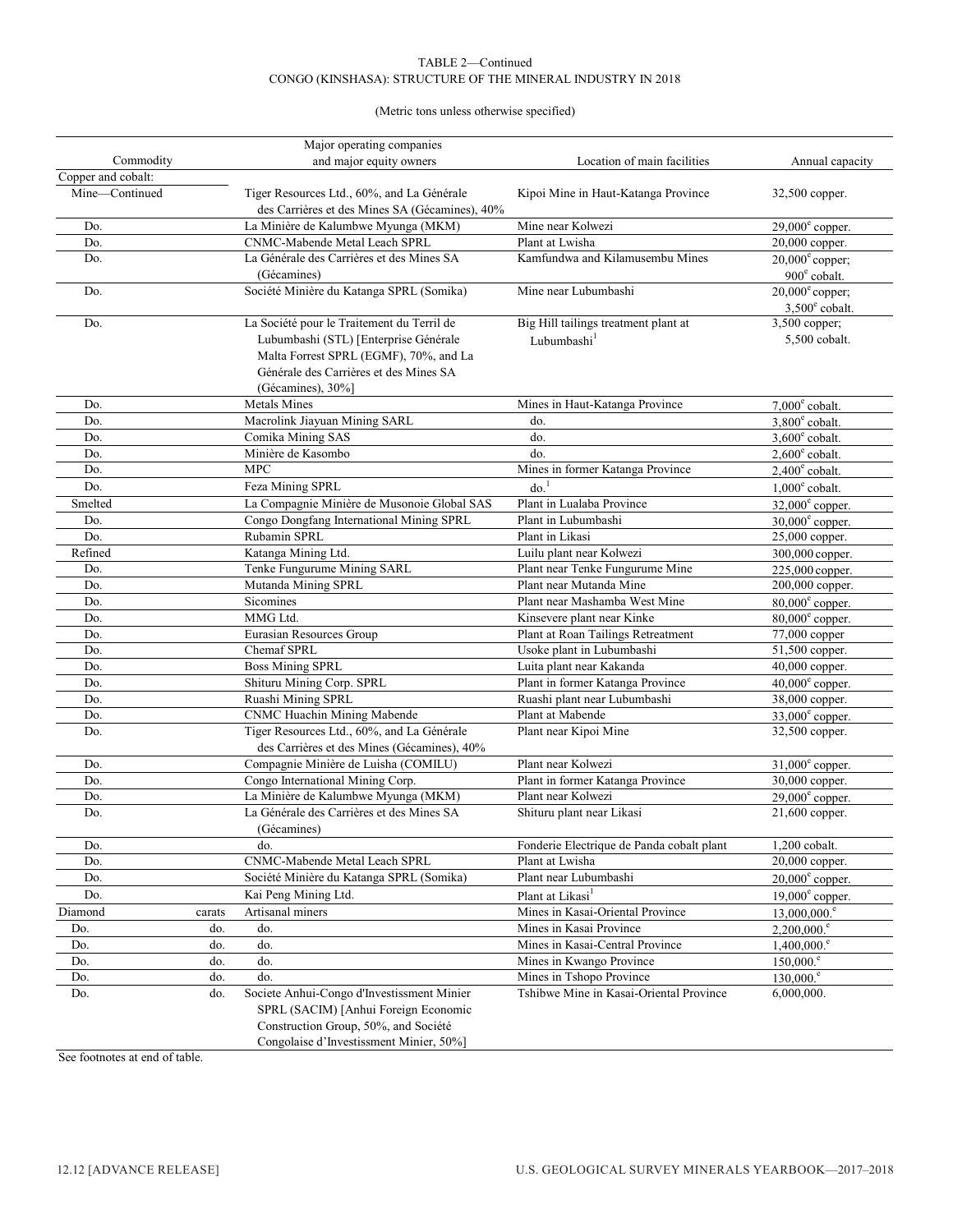# TABLE 2—Continued CONGO (KINSHASA): STRUCTURE OF THE MINERAL INDUSTRY IN 2018

(Metric tons unless otherwise specified)

|                     |                      | Major operating companies                                                                                 |                                                            |                                        |
|---------------------|----------------------|-----------------------------------------------------------------------------------------------------------|------------------------------------------------------------|----------------------------------------|
| Commodity           |                      | and major equity owners                                                                                   | Location of main facilities                                | Annual capacity                        |
| Diamond-            | carats               | Société Minière de Bakwanga (MIBA)                                                                        | Mines at Mbuji-Mayi in Kasai-Oriental                      | 900,000.                               |
| Continued           |                      | [Government, 80%, and Sibeka Group                                                                        | Province                                                   |                                        |
|                     |                      | (Mwana Africa plc), 20%]                                                                                  |                                                            |                                        |
| Do.                 | do.                  | Société Minière de Lupatapata (SMDL)                                                                      | Mines in Kasai-Oriental Province <sup>1</sup>              | $220,000$ . $^{\circ}$                 |
| Gemstones:          |                      |                                                                                                           |                                                            |                                        |
| Amethyst            |                      | Artisanal and small-scale miners                                                                          | Mines at Rwangara and Shakubangwa in<br>Nord-Kivu Province | NA.                                    |
| Tourmaline          | kilograms            | do.                                                                                                       | do.                                                        | 15 <sup>e</sup>                        |
| Germanium           | do.                  | La Société pour le Traitement du Terril de                                                                | Big Hill tailings treatment plant at                       | 20,000.                                |
|                     |                      | Lubumbashi (STL)                                                                                          | Lubumbashi <sup>1</sup>                                    |                                        |
| Gold                | do.                  | Artisanal and small-scale miners                                                                          | Mines in various locations, including:                     | 15,000. <sup>e</sup>                   |
| Do.                 | do.                  | do.                                                                                                       | Ituri Province                                             | NA.                                    |
| Do.                 | do.                  | do.                                                                                                       | Maniema Province                                           | NA.                                    |
| Do.                 | do.                  | do.                                                                                                       | Nord-Kivu Province                                         | NA.                                    |
| Do.                 | do.                  | do.                                                                                                       | Sud-Kivu Province                                          | NA.                                    |
| Do.                 | do.                  | do.                                                                                                       | Tanganyika Province                                        | NA.                                    |
| Do.                 | do.                  | Coomid, Fametal, and Gold Dragon Resources                                                                | Ituri Province <sup>1</sup>                                | $2,000$ .                              |
| Do.                 | do.                  | AngloGold Ashanti, 45%, and Randgold<br>Resources Ltd., 45%                                               | Kibali Mine in Ituri Province                              | 29,000.                                |
| Do.                 | do.                  | Banro Corp.                                                                                               | Namoya Mine in Maniema Province                            | 4,100.                                 |
| Do.                 | do.                  | do.                                                                                                       | Twangiza Mine in Sud-Kivu Province                         | 3.500.                                 |
| Niobium (columbium) |                      | Artisanal and small-scale miners                                                                          | Mines in Nord-Kivu Province                                | $1,500^{\circ}$ columbite-             |
| and tantalum        |                      |                                                                                                           |                                                            | tantalite.                             |
| Do.                 |                      | do.                                                                                                       | Mines in Tanganyika Province                               | $1.000e$ columbite-<br>tantalite.      |
| Do.                 |                      | do.                                                                                                       | Mines in Haut-Lomani Province                              | 700° columbite-<br>tantalite.          |
| Do.                 |                      | do.                                                                                                       | Mines in Haut-Katanga Province                             | $340^{\circ}$ columbite-<br>tantalite. |
| Do.                 |                      | do.                                                                                                       | Mines in Sud-Kivu Province                                 | $300^{\circ}$ columbite-<br>tantalite. |
| Do.                 |                      | do.                                                                                                       | Mines in Maniema Province                                  | $80^{\circ}$ columbite-<br>tantalite.  |
| Petroleum,          | thousand             | Perenco REP (subsidiary of Perenco plc) and                                                               | Kifuku, Kinkasi, Liawenda, Makelekese,                     | 5,480.                                 |
| crude               | 42-gallon<br>barrels | Congolaise des Hydrocarbures SARL                                                                         | Muanda, Nsiamfuma, and Tschiende<br>onshore wells          |                                        |
| Do.                 | do.                  | Muanda International Oil Co. (subsidiary of<br>Perenco plc), 50%; Inpex Corp., 32.3%;<br>ODS Ltd., 17.7%) | Mibale, Motoba, and Tshiala offshore wells                 | 3,650.                                 |
| Silver, mine        | kilograms            | <b>Anvil Congo Mining SARL</b>                                                                            | Dikulushi Mine <sup>1</sup> near Lake Mweru                | 60,000.                                |
| Do.                 | do.                  | do.                                                                                                       | Kapulo Mine <sup>1</sup> near Kapulo                       | 3,000. <sup>e</sup>                    |
| Stone, crushed      |                      | Chemaf SPRL                                                                                               | Kilimasimba quarry near Lubumbashi                         | 440,000.                               |
| Sulfuric acid       |                      | Tenke Fungurume Mining SPRL [La Générale<br>des Carrières et des Mines SA (Gécamines)]                    | Plants at Tenke Fungurume Mine                             | 760,000.                               |
| Do.                 |                      | Ruashi Mining SPRL                                                                                        | Plant at Ruashi Mine                                       | 190,000.                               |
| Do.                 |                      | Chemaf SPRL                                                                                               | Plant in Lubumbashi                                        | 170,000.                               |
| Do.                 |                      | Mutanda Mining SPRL                                                                                       | Plant at Mutanda Mine                                      | 130,000.                               |
| Do.                 |                      | La Générale des Carrières et des Mines SA<br>(Gécamines)                                                  | Plant at Likasi                                            | 68,000.                                |
| Tin, mine           |                      | Artisanal and small-scale miners                                                                          | Mines in Tanganyika Province                               | $7,400^{\circ}$ cassiterite.           |
| Do.                 |                      | do.                                                                                                       | Mines in Haut-Lomani Province                              | $5,300^{\circ}$ cassiterite.           |
| Do.                 |                      | do.                                                                                                       | Mines in Maniema Province                                  | $4,400^{\circ}$ cassiterite.           |
| Do.                 |                      | do.                                                                                                       | Mines in Haut-Katanga Province                             | $3,700^{\circ}$ cassiterite.           |
| Do.                 |                      | do.                                                                                                       | Mines in Sud-Kivu Province                                 | $3,700^{\circ}$ cassiterite.           |
| Do.                 |                      | do.                                                                                                       | Mines in Nord-Kivu Province                                | $2,300^{\circ}$ cassiterite.           |

See footnotes at end of table.